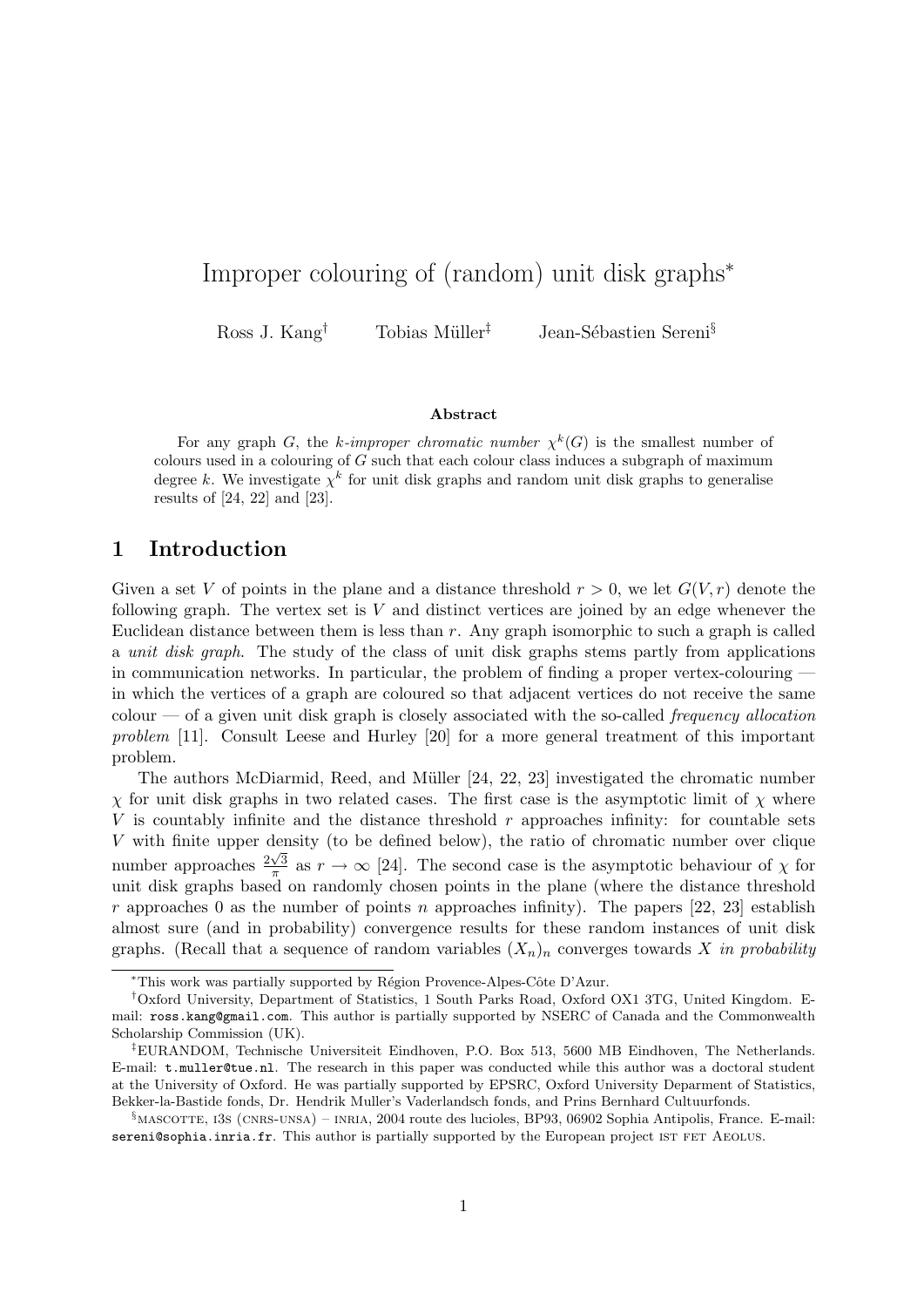if  $\lim_{n\to\infty} \mathbb{P}(|X_n - X| \geq \varepsilon) = 0$  for every fixed  $\varepsilon > 0$  and  $(X_n)_n$  converges towards X almost surely if  $\mathbb{P}(\lim_{n\to\infty}X_n=X)=1.$ 

In this paper, we are also interested in vertex colourings of unit disk graphs; however, we partially relax the condition that any two vertices with the same colour may not be adjacent. Recall that, given an arbitrary colouring, a *colour class* is a set of vertices all assigned the same colour. Given  $k \geq 0$ , we say that a graph is k-improperly colourable if there is a colouring in which each colour class induces a subgraph with maximum degree at most  $k$ . We wish to find the k-improper chromatic number  $\chi^k$ , i.e. the minimum number of colours used in such a colouring. Note that proper colouring is just 0-improper colouring and hence  $\chi = \chi^0$ . Our aim, in this paper, is to determine  $\chi^k$  for unit disk graphs in the two cases mentioned above.

The k-improper chromatic number has been studied under various guises since the mid-1980's. The concept was introduced independently by Andrews and Jacobson [1], Harary and Fraughnaugh (née Jones) [12, 13], and Cowen et al. [6]. The first paper established several general lower bounds for the k-improper chromatic number; the second studied  $\chi^k$  within the overall setting of generalised chromatic numbers (cf. Bollobás and West [4] and references cited therein); while the third provided the best upper bounds on  $k$ -improper chromatic numbers for planar graphs to generalise the Four Colour Theorem. Several related papers have appeared since then and these include (but are by no means limited to) [2, 9, 7, 8, 32, 3].

The problem of k-improperly colouring unit disk graphs arises in practice for instance when modelling certain satellite communications problems. More precisely, Alcatel Industries has proposed the following problem: a satellite sends information to receivers on earth. Because it is technically difficult to precisely focus the satellite's signal upon a receiver, part of the signal spills over into the surrounding area creating noise for nearby receivers listening on the same frequency. A receiver is able to distinguish its particular signal from the noise if the sum of total noise does not exceed a certain threshold. The problem is to optimally assign frequencies to the receivers in such a way that each receiver can obtain its intended signal properly. In the simplest model of this problem, we assume that each receiver's signal contributes noise to other receivers within a disk-shaped area surrounding it, and that the radii of the noise disks and the intensity of the noise created by the signals are independent of the frequency and the receiver. Hence, to distinguish its signal from the noise, a receiver must be in the noise disks of at most  $k$  receivers (where k is a fixed integer depending on the noise threshold and the intensity of the signals) listening on the same frequency. It is clear that, under this model, we are precisely asking to find  $\chi^k$  for a given unit disk graph. The reader can refer to [15, 16] for further study of this problem.

Before going further, we must review and introduce some basic terminology and properties. We denote the maximum degree of G by  $\Delta(G)$ . A *clique* is a set of pairwise adjacent vertices; the *clique number*  $\omega(G)$  is the maximum number of vertices in a clique of G. An *independent set* is a set of pairwise non-adjacent vertices; the *independence number*  $\alpha(G)$  is the maximum number of vertices in an independent set of  $G$ . A k-dependent set is a set of vertices whose induced subgraph has maximum degree at most k; the k-dependence number  $\alpha^{k}(G)$  is the maximum number of vertices in a k-dependent set of G. Recall that  $\frac{|V(G)|}{\alpha(G)} \leq \chi(G)$ . An analogous lower bound on  $\chi^k(G)$  is as follows.

**Proposition 1** For any graph G and  $k \geq 0$ ,  $\chi^k(G) \geq \frac{|V(G)|}{\gamma_k(K(G))}$  $\alpha^k(G)$ 

We leave the straightforward proof to the reader. Also recall that  $\omega(G) \leq \chi(G) \leq \Delta(G) + 1$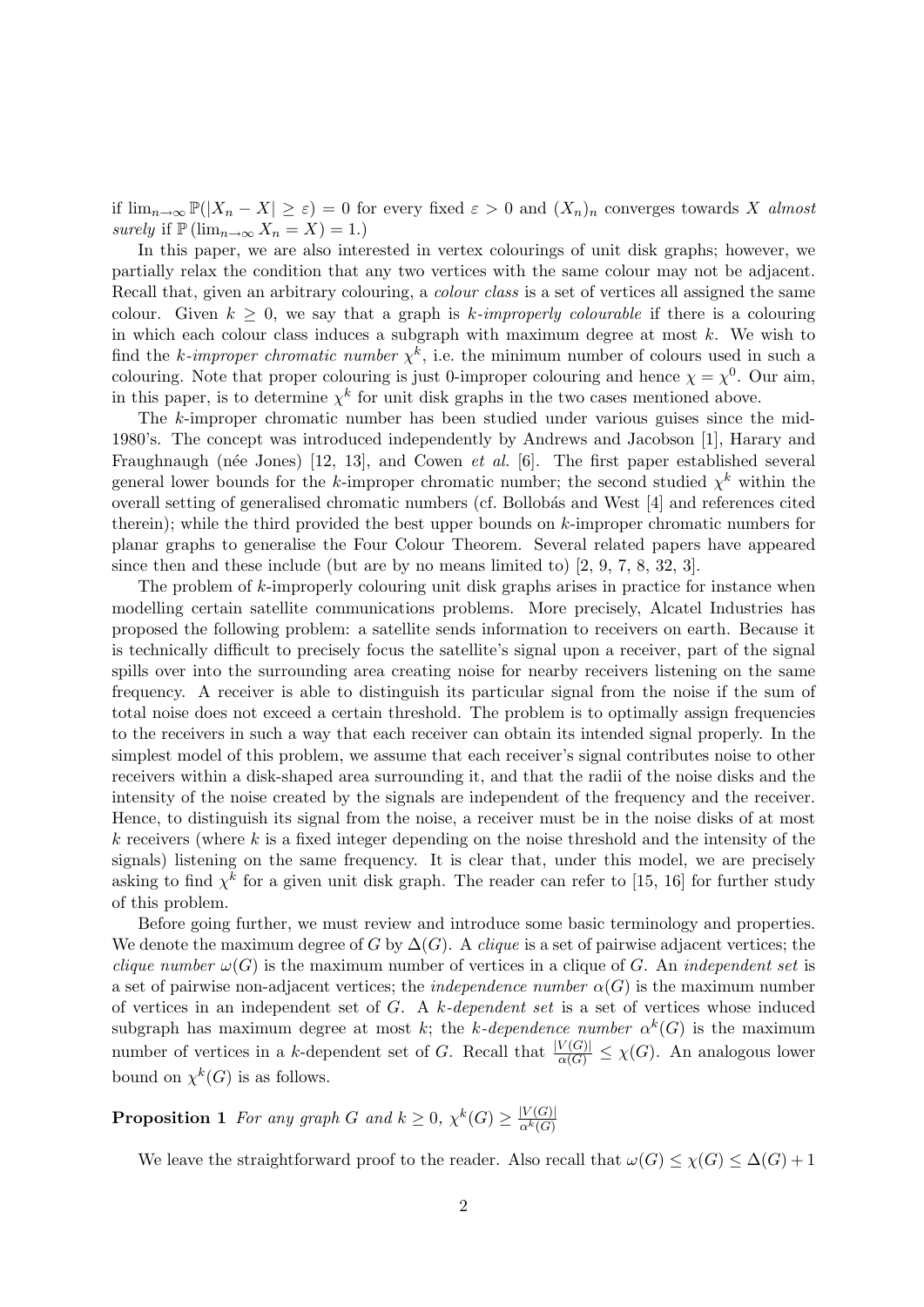for any graph G. The following proposition shows that these bounds generalise to  $\chi^k(G)$  in an appropriate sense—recalling that  $\omega(G) \leq \chi(G)$ .

**Proposition 2** For any graph G and 
$$
k \ge 0
$$
,  $\left\lceil \frac{\chi(G)}{k+1} \right\rceil \le \chi^k(G) \le \left\lceil \frac{\Delta(G)+1}{k+1} \right\rceil$ .

The second inequality is a corollary of a result due to Lovász  $[21]$ . To see that the first inequality holds, note that any colour class in a k-improper colouring induces a subgraph of maximum degree at most k and hence can be partitioned into  $k + 1$  independent sets.

Under the asymptotic models of unit disk graphs considered in this paper the lower bound in Proposition 2 more or less gives the right answer. We will see that in both models  $(k+1)\chi^k$ approaches  $\chi$  (in an appropriate sense, with some small exceptions). We mention here that under the standard asymptotic model for general graphs, i.e. the Erdős-Rényi  $G(n, p)$  random graph model, there is qualitatively different behaviour. The perhaps rather counterintuitive result that, if  $k = o(\ln(np))$  and  $np \to \infty$  then  $\chi^k(G(n, p))/\chi(G(n, p)) \to 1$  in probability, has been proved in [19].

We note that the clique number of a unit disk graph can be found in polynomial time by means of an  $O(n^{4.5})$  algorithm [5] and even when an explicit representation in the plane is not available [30]. In contrast, the problem of finding the chromatic number of unit disk graphs is NP-complete  $[5]$ . Recent work  $[14]$  shows that the same holds for the k-improper chromatic number  $\chi^k$ , for any fixed k. Furthermore, by the above two propositions and since  $\Delta(G) \leq 6\omega - 6$ for any unit disk graph G (to see this, consider that the vertices in each  $\pi/3$ -sector of a unit disk induce a clique), we have a heuristic for  $\chi^k$  with approximation ratio 6. Except for the case  $k = 0$  (where [27] gives a 3-approximation), 6 is the best known approximation ratio for  $\chi^k$ .

The paper is divided as follows. In Sections 2 and 3, we consider the extensions of [24], stating definitions and results, then later giving proofs. Similarly, in Sections 4 and 5, we analyse improper colouring for random geometric graphs to extend results of [22, 23].

# 2 Asymptotically, improperly colouring unit disk graphs

This section discusses our extensions of McDiarmid and Reed [24]. Let V be any countable set of points in the plane. For  $x > 0$ , let  $f(x)$  be the supremum of the ratio  $\frac{|V \cap S|}{x^2}$  over all open  $(x \times x)$ squares S with sides aligned with the axes. The upper density of V is  $\tilde{\sigma}^+(V) = \inf_{x>0} f(x)$ .

**Theorem 1** ([24]) Let V be a countable non-empty set of points in the plane with upper density  $\sigma^+(V) = \sigma$ .

- (i)  $\frac{\omega(G(V,r))}{r^2} \geq \sigma \frac{\pi}{4}$  $\frac{\pi}{4}$  and  $\frac{\chi(G(V,r))}{r^2} \ge \sigma$  $\sqrt{3}$  $\frac{\sqrt{3}}{2}$  for any  $r > 0$ ;
- (ii)  $\frac{\Delta(G(V,r))}{r^2} \to \sigma \pi, \frac{\omega(G(V,r))}{r^2}$  $\frac{r(V,r))}{r^2}\rightarrow \sigma\frac{\pi}{4}$  $\frac{\pi}{4}$  and  $\frac{\chi(G(V,r))}{r^2} \to \sigma$  $\sqrt{3}$  $\frac{\sqrt{3}}{2}$  as  $r \to \infty$ .

We extend this theorem as follows.

**Theorem 2** Let V be a countable non-empty set of points in the plane with upper density  $\sigma^+(V) = \sigma$ , and let  $\gamma = \sigma \frac{\sqrt{3}}{2}$  $\frac{\sqrt{3}}{2}$ . Then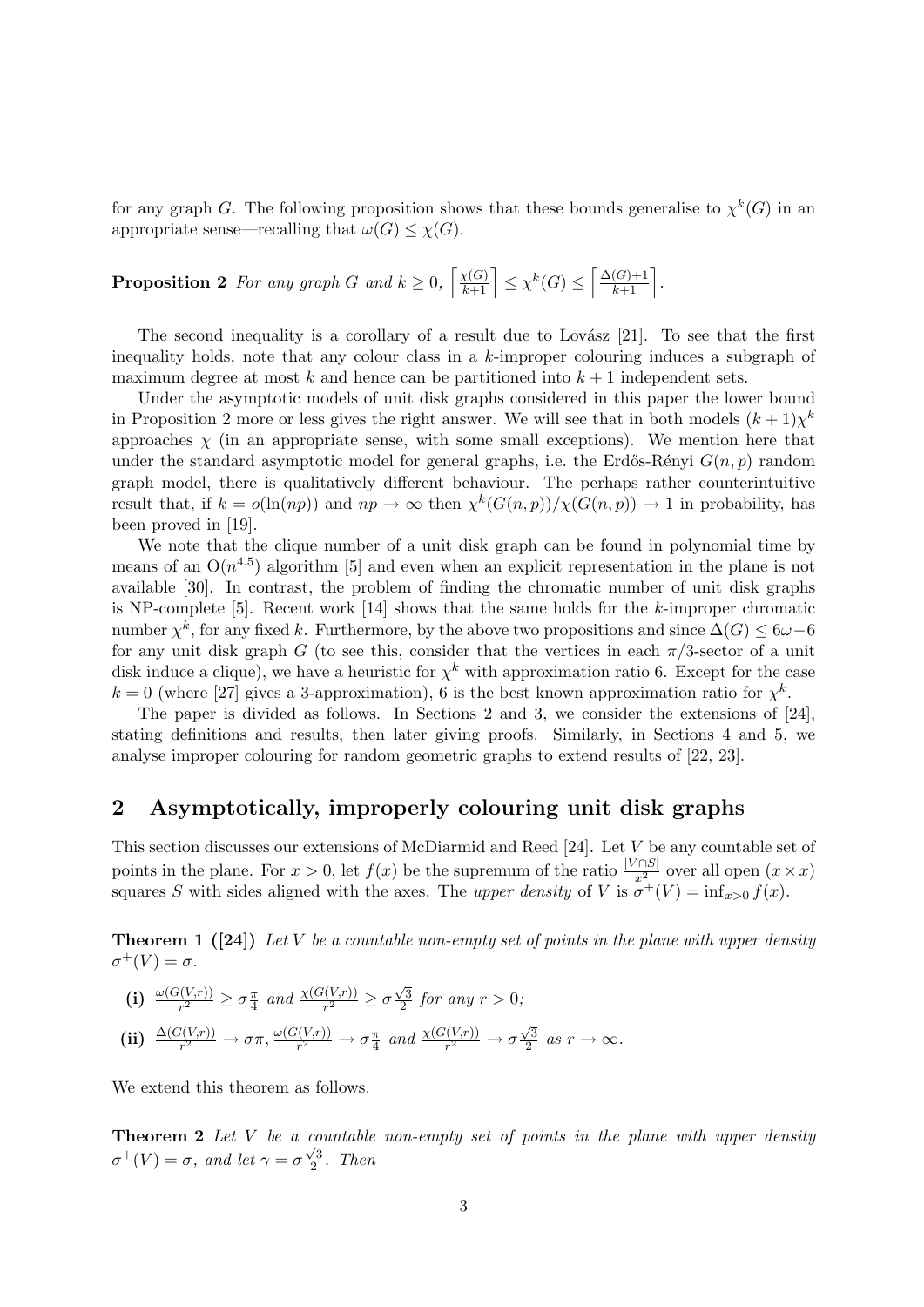- (i)  $\frac{\chi^k(G(V,r))}{r^2}$  $\frac{G(V,r))}{r^2} \geq \frac{\gamma}{k+1}$  for any  $r > 0$ ; and
- (ii) as  $k \to \infty$ ,  $(k+1) \frac{\chi^k(G(V,r))}{r^2}$  $rac{f(V,r)}{r^2} \rightarrow \gamma$  if  $k = o(r)$ .

In particular, the following holds.

**Corollary 1** Let  $V \subseteq \mathbb{R}^2$  be a set with upper density  $\sigma \in (0,\infty)$  and suppose that k satisfies  $k = o(r)$ . Then

$$
\frac{(k+1)\chi^k(G(V,r))}{\chi(G(V,r))} \to 1,
$$

as  $r \to \infty$ .

It also holds that, for any countable set  $V$  of points in the plane with finite positive upper density, the ratio of  $\chi^k(G(V,r))$  to  $\frac{\omega(G(V,r))}{(k+1)}$  tends to  $\frac{2\sqrt{3}}{\pi}$  $\frac{\sqrt{3}}{\pi}$  as r approaches infinity. When k is zero, this result was proved in [24] and conjectured for the triangular lattice (defined below) in [10]. We have allowed k to vary as a function of  $r$ , but this does not detriment our results.

McDiarmid and Reed also tighten the upper bounds in Theorem 1 for the case where the points are approximately uniformly spread over the plane. Given a set  $V$  of points in the plane, a cell structure of V with density  $\sigma$  and radius  $\rho$  is a family  $(C_v : v \in V)$  of sets that partition the plane and such that each  $C_v$  has area  $\frac{1}{\sigma}$  and is contained in a ball of radius  $\rho$  about v.

**Theorem 3 ([24])** Let the set V of points in the plane have a cell structure with density  $\sigma$  and radius  $\rho$ , and let  $\gamma = \sigma \frac{\sqrt{3}}{2}$  $\frac{\sqrt{3}}{2}$ . Then, for any  $r > 0$ ,

$$
\omega(G(V,r)) \le \frac{\sigma \pi}{4} (r+2\rho)^2 \text{ and}
$$

$$
\chi(G(V,r)) < \left(\gamma^{1/2}(r+2\rho) + \frac{2}{\sqrt{3}} + 1\right)^2
$$

.

Thus, combined with Theorem 1,

$$
\omega(G(V,r)) = \sigma \frac{\pi}{4}r^2 + O(r) \text{ and}
$$
  

$$
\chi(G(V,r)) = \gamma r^2 + O(r) \text{ as } r \to \infty.
$$

We extend this theorem as follows.

**Theorem 4** Let the set V of points in the plane have a cell structure with density  $\sigma$  and radius  $\rho$ , and let  $\gamma = \sigma \frac{\sqrt{3}}{2}$  $\frac{\sqrt{3}}{2}$ . Then, if  $r \geq \frac{3k}{2}$  $\frac{3k}{2}$ ,

$$
\chi^k(G(V,r)) < \frac{\left(\gamma^{1/2}(r+2\rho) + \frac{2}{\sqrt{3}} + 2k + 1\right)\left(\gamma^{1/2}(r+2\rho) + \frac{2}{\sqrt{3}} + \frac{k}{2} + 1\right)}{(k+1)}.
$$

Thus, if  $r \geq \frac{3k}{2}$  $\frac{3k}{2}$ , then  $(k+1)\chi^{k}(G(V,r)) = \gamma r^2 + O(kr)$  as  $r \to \infty$ .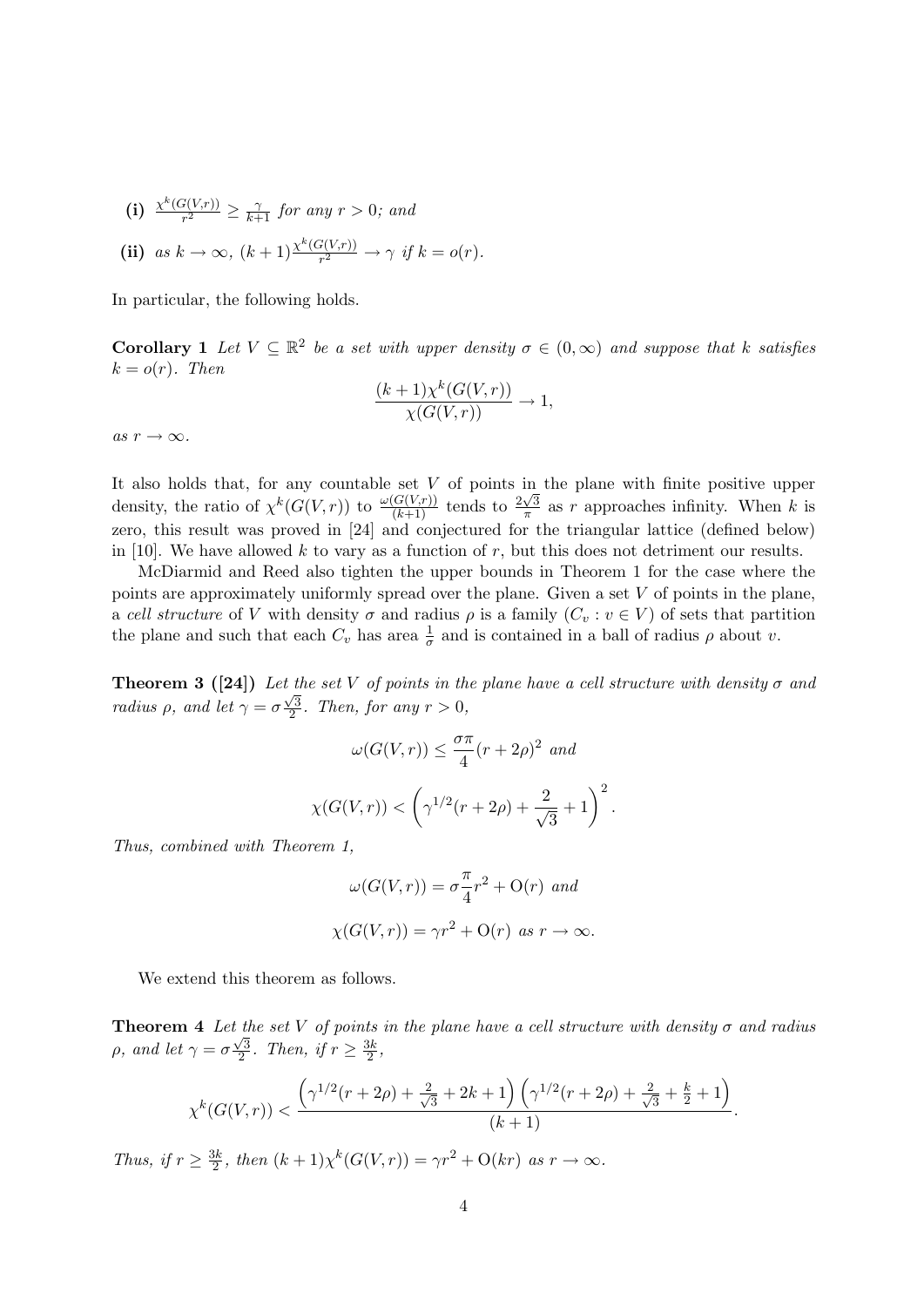The key to all of the above theorems is the special case when V is the triangular lattice  $T$ , which is defined as the integer linear combinations of the vectors  $a = (1,0)$  and  $b = \left(\frac{1}{2},\frac{1}{2}\right)$  $\frac{1}{2}, \frac{\sqrt{3}}{2}$  $\frac{\sqrt{3}}{2}$ ). In what follows, we will frequently make use of the observation that for  $x, y \in \mathbb{R}$ 

$$
|| ax + by || = \sqrt{x^2 + xy + y^2}.
$$
 (1)

Note that the Dirichlet-Voronoï cells of the set T constitute a cell structure with density  $\frac{2}{\sqrt{2}}$ 3 and radius  $\frac{1}{\sqrt{2}}$  $\frac{1}{3}$ , and hence Theorem 4 above gives good bounds on  $\chi^k(G(V,r))$ . However, better results hold and indeed there is an exact result for  $k = 0$ .

For any  $r > 0$ , let  $\hat{r}$  be the minimum distance between two points in T subject to that distance being at least r. From (1) it can be seen that  $\hat{r}$  is the least value of  $\sqrt{x^2 + xy + y^2}$ greater than or equal to r so that x and y are integers. Note that  $r \leq \hat{r} \leq \lceil r \rceil$ , and the value of  $\hat{r}^2$  can be computed in  $O(r)$  arithmetic operations.

#### **Theorem 5** ([24]) For any  $r > 0$ ,  $\chi(G(T, r)) = \hat{r}^2$ .

Consult  $[24]$  for the origin of this result. Unfortunately, when we consider k-improper colouring, we do not obtain an exact result such as Theorem 5, but we give a good bound in the following theorem.

**Theorem 6** Suppose  $k \geq 0$ . If  $r \geq \frac{3k}{2}$  $\frac{3k}{2}$ , then

$$
\chi^k(G(T,r)) \le \left\lceil \frac{r-1}{k+1} + 1 \right\rceil \left\lceil r + \frac{k}{2} \right\rceil < \frac{(r+2k+1)\left(r + \frac{k}{2} + 1\right)}{k+1};
$$

furthermore, if  $r < \lceil \frac{k+1}{2} \rceil$  $\frac{+1}{2}$ , then  $\chi^k(G(T,r)) \leq \left\lceil \frac{2r}{\sqrt{3}} \right\rceil$ 3 m .

# 3 Proofs for Section 2

As mentioned in Section 2, the main results rest on the special case when  $V$  is the set of points on the triangular lattice  $T$  so we will first focus our attention here. Theorem 6 follows from the following slightly more general result.

**Theorem 7** Suppose  $k \geq 0$  and  $1 \leq \kappa \leq$  $\sqrt{k+1}$ . Let  $x_0 := \left| \frac{k+1}{\kappa} \right|$  $\frac{+1}{\kappa}$ . If  $r \geq \frac{3}{2}$  $\frac{3}{2}(x_0-1)$ , then

$$
\chi^k(G(T,r)) \le \left\lceil \frac{1}{x_0} \left( r + \frac{\kappa - 1}{2} + x_0 - 1 \right) \right\rceil \left\lceil \frac{1}{\kappa} \left( r + \frac{x_0 - 1}{2} + \kappa - 1 \right) \right\rceil;
$$

furthermore, if  $r < \lceil \frac{k+1}{2} \rceil$  $\frac{+1}{2}$ , then  $\chi^k(G(T,r)) \leq \left\lceil \frac{2r}{\sqrt{3}} \right\rceil$ 3 m .

**Proof.** We just need to exhibit a  $k$ -improper colouring of  $T$  that satisfies the bound. It turns out that a *strict tiling* of  $T - a$  colouring such that each colour class is a translate  $v + T'$  of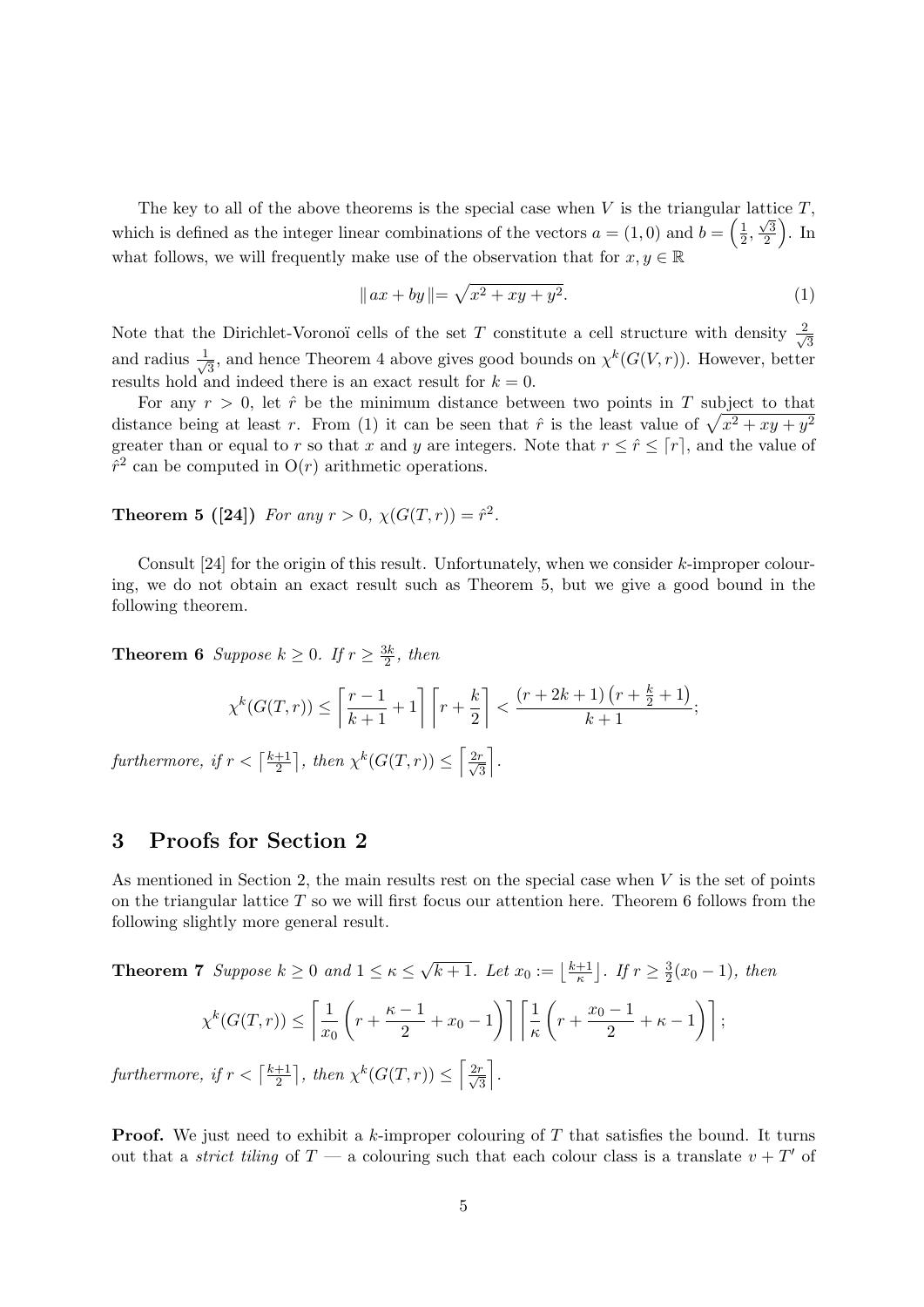some sublattice  $T'$  of  $T$  — suffices. We can describe such a colouring succinctly by using one of its "tiles", i.e. a finite subset  $V' \subseteq T$  such that  $V' + T'$  both covers and packs T.

Let us first define the tile  $V'$  and the sublattice  $T'$ . Set

$$
x_1 := \alpha x_0 \text{ and } y_1 := \beta \kappa,
$$

where  $\alpha := \left[\frac{1}{r_c}\right]$  $\frac{1}{x_0}(r + \frac{\kappa - 1}{2} + x_0 - 1)$  and  $\beta := \lceil \frac{1}{\kappa} \rceil$  $\frac{1}{\kappa}$   $(r + \frac{x_0-1}{2} + \kappa - 1)$ . We define V' to be all points  $xa + yb$  such that  $0 \le x < x_1$  and  $0 \le y < y_1$ . We let T' be all integer linear combinations of  $x_1a$  and  $y_1b$ . Clearly,  $V' + T'$  both covers and packs T.



Figure 1: Illustration of the tiling of Theorem 7.

Define

$$
V'_{i,j} := \{ ai' + bj' : ix_0 \le i' \le (i+1)x_0 - 1 \text{ and } j\kappa \le j' \le (j+1)\kappa - 1 \}
$$

for  $0 \leq i < \alpha$  and  $0 \leq j < \beta$ , and assign each set  $V'_{i,j} + T'$  a distinct colour. Observe that this colouring uses  $\alpha\beta$  colours, as required. To prove that it is a k-improper colouring, it suffices to show that the distance between any point in  $V'_{0,0}$  and any point in  $V'_{0,0} + ax_1, V'_{0,0} + by_1$  or  $V'_{0,0} + ax_1 + by_1$  is at least r and that the distance between any point in  $V'_{0,0} + ax_1$  and any point in  $V'_{0,0} + by_1$  is at least r (see Figure 1).

As can be easily seen from Figure 1, the distance between any point in  $V'_{0,0} + ax_1$  and any point in  $V'_{0,0} + by_1$  is at least  $r_2$  shown in Figure 1.

The rightmost point of  $V'_{0,0}$  has Cartesian x-coordinate  $x_0 - 1 + \frac{1}{2}(\kappa - 1)$  and the leftmost point of  $V'_{0,0} + y_1b$  has Cartesian x-coordinate  $\frac{1}{2}y_1 = \frac{1}{2}$  $\frac{1}{2}\beta\kappa \geq \frac{1}{2}$  $\frac{1}{2}(r+\frac{x_0-1}{2}+\kappa-1) \geq x_0-1+\frac{1}{2}(\kappa-1),$ using that  $r \geq \frac{3}{2}$  $\frac{3}{2}(x_0-1)$  by assumption. Thus,  $V'_{0,0} + by_1$  lies completely to the right of  $V'_{0,0}$ , and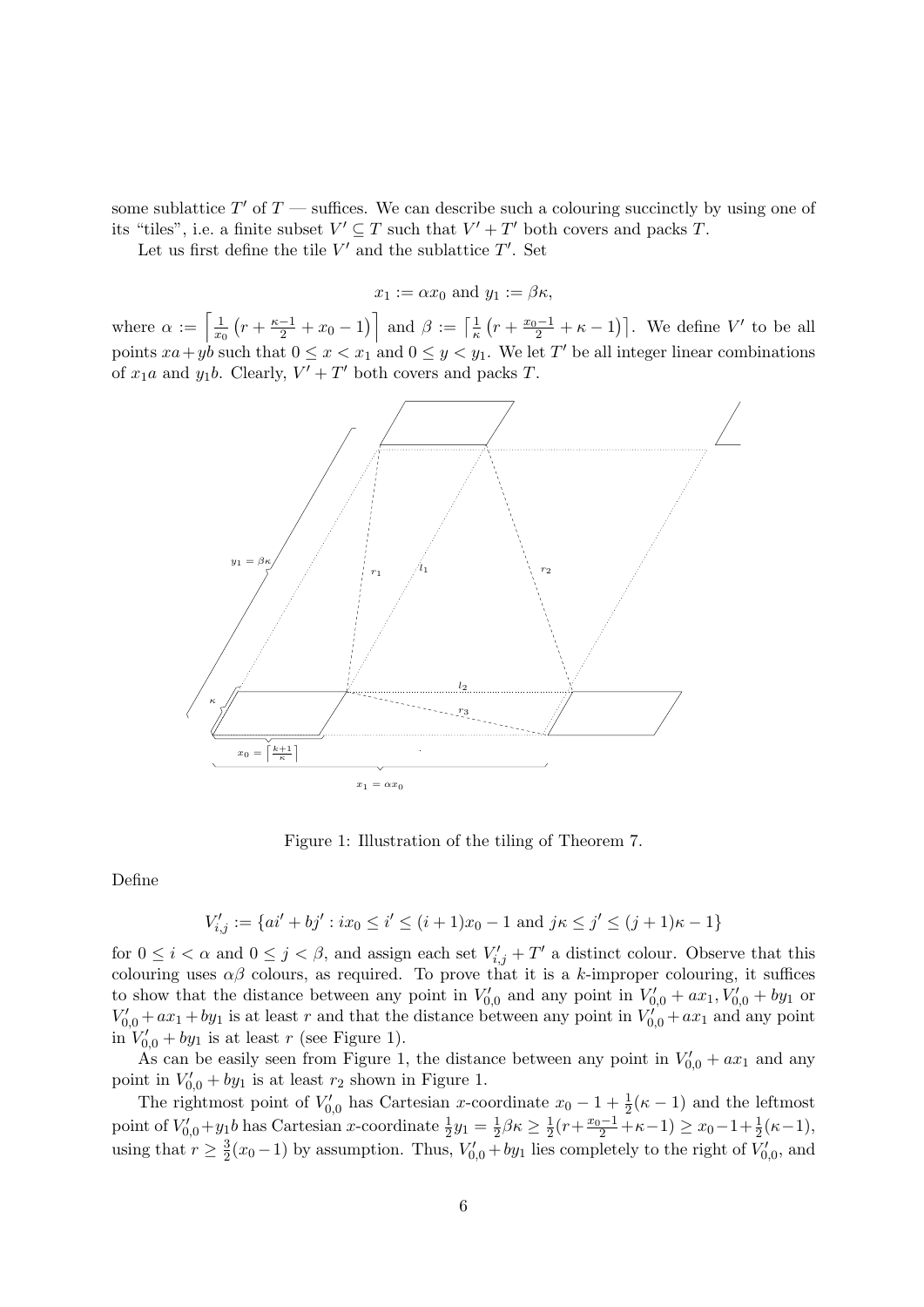the distance between a point in  $V'_{0,0}$  and any point in  $V'_{0,0} + by_1$  is therefore at least  $r_1$  shown in Figure 1.

If we consider the projections onto  $\mathcal{L}(\{b\})$  (or alternatively, if we rotate the picture clockwise by 60 degrees and consider the Cartesian  $x$ -coordinates), then an analogous argument applies to  $V'_{0,0}$  and  $V'_{0,0} + ax_1$ , showing that the distance between these sets is at least  $r_3$  if  $r \geq \frac{3}{2}$  $\frac{3}{2}(\kappa - 1)$ (and this condition is satisfied as  $x_0 \geq \kappa$  and  $r \geq \frac{3}{2}$  $\frac{3}{2}(x_0-1)$  by assumption).

Clearly  $V'_{0,0} + ax_1 + by_1$  lies completely to the right of  $V'_{0,0}$  so that the distance between these two sets is also at least  $r_1$ .

Thus, it suffices to show that  $r_1, r_2, r_3 \geq r$ . Using the formula (1) we see that

$$
r_1 = \sqrt{l_1^2 - (x_0 - 1)l_1 + (x_0 - 1)^2},
$$

where  $l_1$  is as shown in Figure 1. Thus  $r_1 \ge r$  if and only if  $l_1^2 - (x_0 - 1)l_1 + (x_0 - 1)^2 - r^2 \ge 0$ and by the quadratic formula this holds if

$$
l_1 \geq \frac{1}{2} \left( (x_0 - 1) + \sqrt{(x_0 - 1)^2 + 4(r^2 - (x_0 - 1)^2)} \right)
$$
  
= 
$$
\frac{x_0 - 1}{2} + \sqrt{r^2 - \frac{3}{4}(x_0 - 1)^2}.
$$

Now notice that  $l_1 = \beta \kappa - (\kappa - 1) \ge r + \frac{x_0 - 1}{2} \ge \frac{x_0 - 1}{2} + \sqrt{r^2 - \frac{3}{4}}$  $\frac{3}{4}(x_0-1)^2$  by the choice of  $\beta$ , so that indeed  $r_1 \geq r$ .

Analogous computations yield  $r_3 \geq r$ . Finally notice that  $l_1 \geq r_1 \geq r$  (this can be seen by noting that  $l_1$  is the distance between some point in  $V'_{0,0}$  and some point in  $V'_{0,0} + by_1$  and similarly  $l_2 \ge r_3 \ge r$ . Thus,  $r_2 = \sqrt{l_1^2 - l_1 l_2 + l_2^2} \ge r$  and we see that the colouring defined by the tiling is indeed a k-improper colouring.

The "furthermore" condition implies that we may use one colour per row of  $T$ , and hence The furthermore condition implies that we may use one colour per row of T, and nence<br>we need no more that  $[2r/\sqrt{3}]$  colours in total.

Theorem 6 is just Theorem 7 for  $\kappa = 1$ . Note that other choices of  $\kappa$  will give better bounds when  $k + 1$  is composite. Indeed, the best bound is when  $k + 1$  is a square.

**Corollary 2** Suppose  $k \geq 0$  and  $k + 1 = \kappa^2$  is a square. If  $r \geq \frac{3}{2}$  $\frac{3}{2}(\kappa-1)$ , then

$$
\chi^k(G(T,r)) \le \left\lceil \frac{1}{\kappa} \left( r + \frac{3\kappa - 3}{2} \right) \right\rceil^2 < \frac{\left( r + (5\sqrt{k+1} - 3)/2 \right)^2}{k+1}.
$$

Although Theorem 6 suffices for the remaining proofs of this section, it would also be interesting to know what is the value of  $\chi^k(G(T,r))$  for all choices of k and r.

Let us continue with the proofs for Section 2. One way to prove the lower bound of Theorem 2 (and hence of Theorem 4), would be to mimic the approach given in [24], by establishing a lower bound on a k-improper analogue of the stability quotient (i.e. the maximum over all induced subgraphs  $H \subseteq G$  of  $\frac{|V(H)|}{\alpha(H)}$ . However, it is sufficient to apply the lower bound of Proposition 2 to Theorem 1. Therefore, we just need to prove upper bounds, for which we shall generalise the arguments of [24].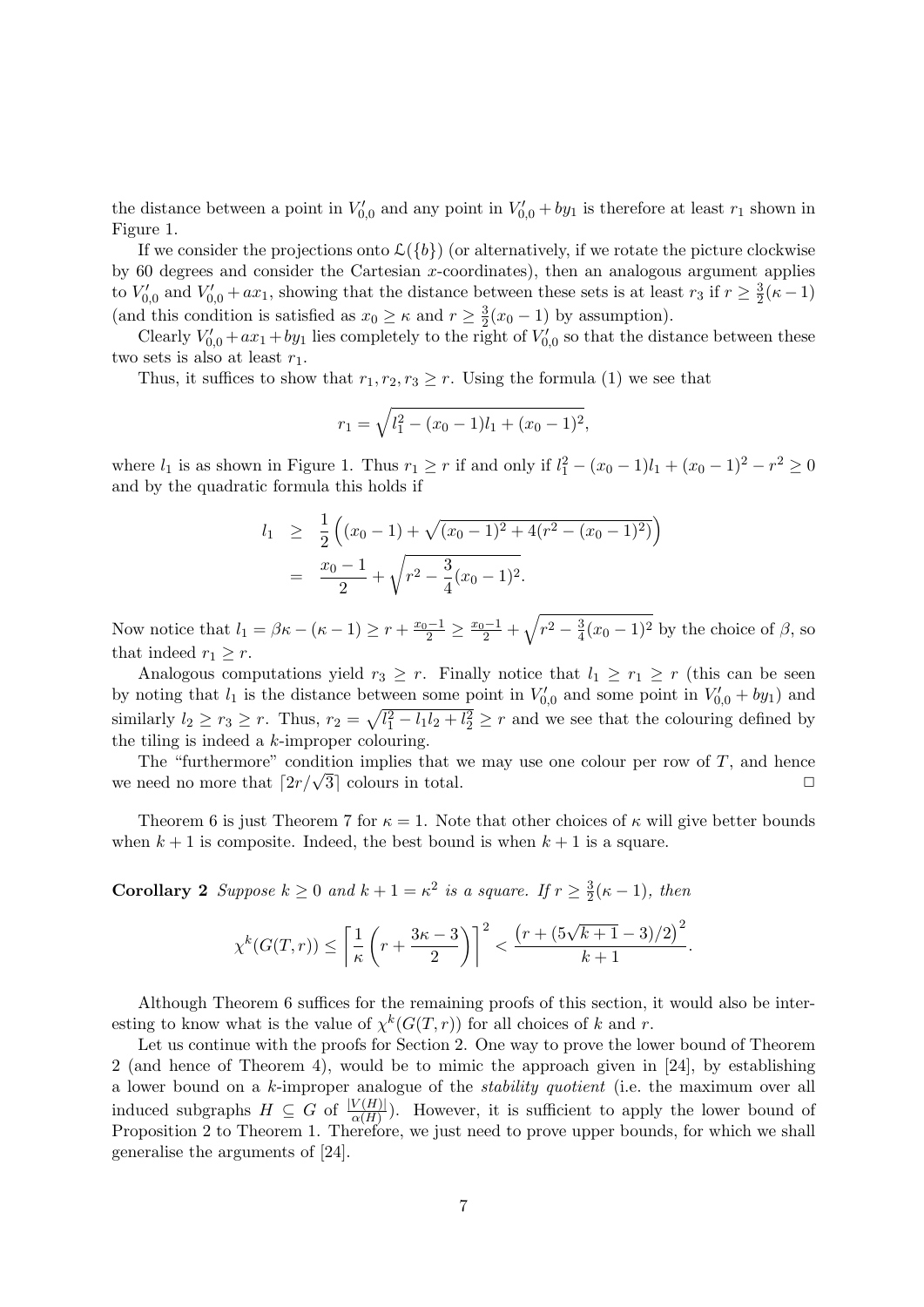Let us recall a definition from [24]. Given two sets A and B of points in the plane, and  $w > 0$ , we say that a function  $\phi : A \to B$  is w-wobbling if the Euclidean distance  $||a - \phi(a)||$  is at most w for each  $a \in A$ . Observe that, if there is a w-wobbling injection from A into B, then  $\chi^k(G(A,r)) \leq \chi^k(G(B, r+2w))$  for any  $r > 0$ .

Proof of Theorem 2. Part (i) follows immediately from part (i) of Theorem 1 together with the lower bound in Proposition 2.

For the proof of part (ii), we shall adapt the proof of Lemma 11 in [24]. Let  $\varepsilon > 0$ . We wish to show that  $\frac{\chi^k(G)}{r^2}$  $\frac{f(G)}{r^2} \leq (\sigma + \varepsilon)$  $\frac{\sqrt{3}}{2(k+1)}$ . First, we set T' to be T scaled so that its density is  $(\sigma + \varepsilon/2)$ , i.e. let  $T' := \xi^{-1}T$  where  $\xi$  is  $\left(\frac{(\sigma + \varepsilon/2)\sqrt{3}}{2}\right)$  $\frac{1}{2}^{(2)\sqrt{3}}\Big)^{1/2}.$ 

Let S denote the half-open unit square  $S = [0, 1)^2$ . For any x sufficiently large, every translate of the square xS contains at least  $(\sigma + \varepsilon/4)x^2$  points of T' and at most this number of points of V. If we partition the plane into a square grid with side length x, then for each grid square X there is a w-wobbling injection from  $V \cap X$  into  $T' \cap X$  where  $w = \sqrt{2}x$ . We may patch these injections together to obtain a w-wobbling injection  $\phi: V \to T'$ .

Now, using Theorem 6, we obtain

$$
\chi^k(G(V,r)) \leq \chi^k(G(T', r + 2w))
$$
  
=  $\chi^k(G(T, \xi(r + 2w)))$   
 $< \frac{(\xi(r + 2w) + 2k + 1) (\xi(r + 2w) + \frac{k}{2} + 1)}{(k + 1)}$   
 $< r^2(\sigma + \varepsilon) \frac{\sqrt{3}}{2(k + 1)}$ 

if r is sufficiently large.  $\Box$ 

The following lemma, proved by McDiarmid and Reed [24], will be used in the proof of Theorem 4. For all  $w > 0$ , two sets A and B are w-close if there exists a w-wobbling bijection between A and B.

**Lemma 1** ([24]) Let A (respectively B) be a set with a cell structure of density  $\sigma$  and radius  $r_A$  (respectively  $r_B$ ). The sets A and B are  $(r_A + r_B)$ -close

Proof of Theorem 4. We apply the proof of (3) in Theorem 2 in [24]. We first recall that the cells of the triangular lattice T constitute a cell structure with density  $\frac{2}{\sqrt{2}}$  $\frac{2}{3}$  and radius  $\frac{1}{\sqrt{2}}$ 3 . Let  $\xi = \sqrt{\gamma} = \left(\sigma\right)$  $\sqrt{3}$  $\left(\frac{\sqrt{3}}{2}\right)^{1/2}$ . Observe that  $\xi V$  has the same density  $\frac{2}{\sqrt{3}}$  $\frac{2}{3}$ , but has radius  $\xi \rho$ . By Lemma 1,  $\xi V$  and T are w-close where  $w = \frac{1}{\sqrt{2}}$  $\frac{1}{3} + \xi \rho$  and hence, for any  $r > 0$ ,

$$
\chi^k(G(V,r)) = \chi^k(G(\xi V, \xi r)) \leq \chi^k(G(T, D))
$$

where  $D = \xi r + 2w = \xi (r + 2\rho) + \frac{2}{\xi}$  $\frac{1}{3}$ , whence,

$$
\chi^k(G(V,r)) \le \chi^k(G(T,D)) < \frac{(D+2k+1)(D+\frac{k}{2}+1)}{k+1}
$$

for r sufficiently large by Theorem 6.  $\Box$ 

8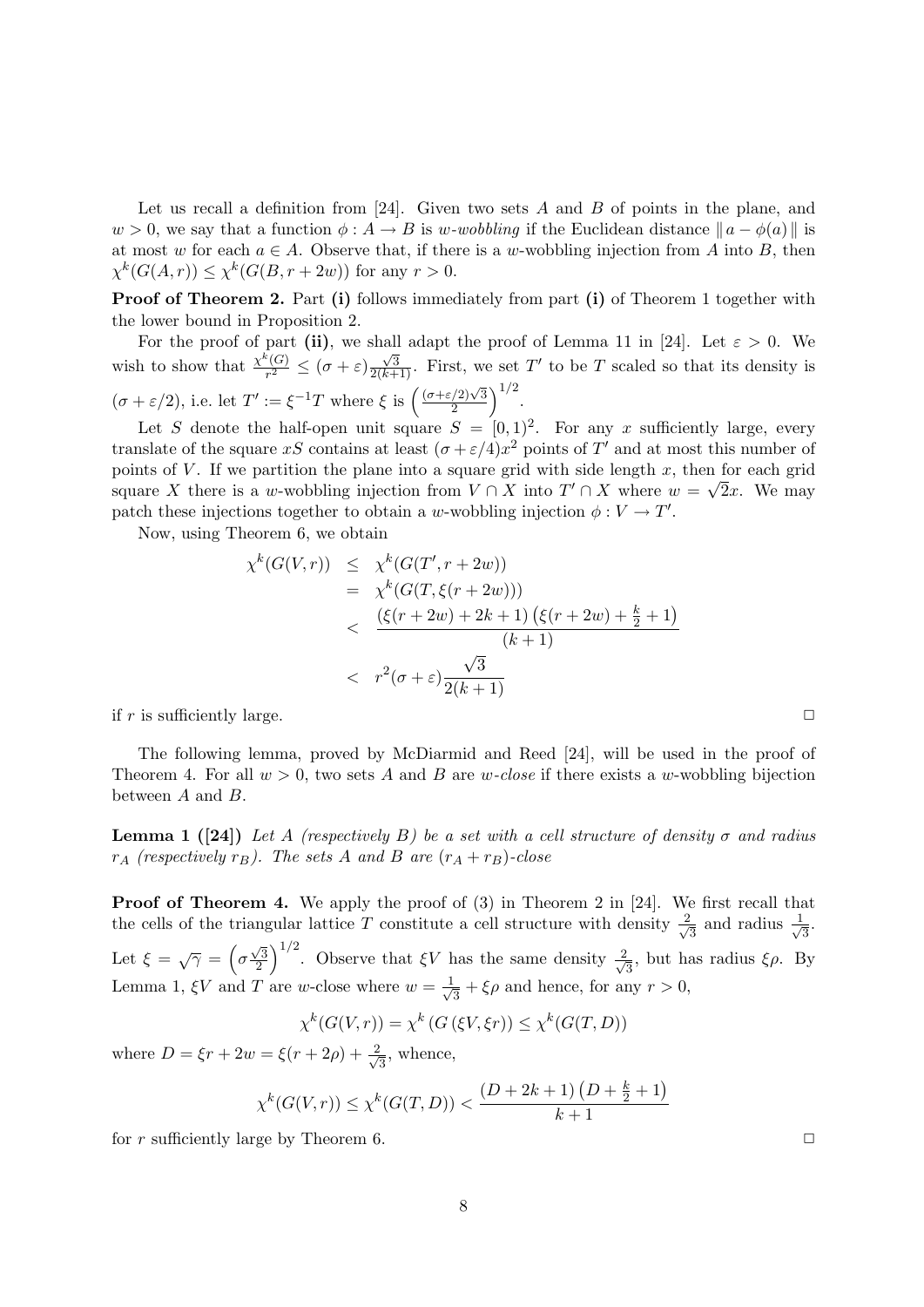### 4 Improper colouring of random unit disk graphs

This section discusses our generalisations of [22] and [23]. We consider a sequence of graphs  $(G_n)_n$  obtained as follows. We pick points  $X_1, X_2, \ldots$  of  $\mathbb{R}^2$  at random (i.i.d. according to some probability distribution  $\nu$  on  $\mathbb{R}^2$ ) and we set  $G_n = G({X_1, \ldots, X_n}, r(n))$ , where we assume we are given a sequence of distances  $r(n)$  that satisfies  $r(n) \to 0$  as  $n \to \infty$  and we will allow any choice of  $\nu$  that has a bounded probability density function. We are interested in the behaviour of the clique number, the chromatic number, and the k-improper chromatic number of  $G_n$  as n grows large.

In this model, the distance  $r(n)$  plays a role similar to that of  $p(n)$  in the Erdős-Rényi  $G(n, p)$  model. Depending on the choice of  $r(n)$ , qualitatively different types of behaviour can be observed. We prefer to describe the various cases in terms of the quantity  $nr^2$ , because  $nr^2$ can be considered a measure of the average degree of the graph similar to  $np$  in the Erdős-Rényi  $G(n, p)$  model. Intuitively, this should be obvious (consider for instance the case  $\nu$  is uniform on  $[0,1]^2$ , so that the probability of an edge between  $X_1$  and  $X_2$  is  $\approx \pi r^2$  when r is small and the expected degree of  $X_1$  is therefore  $\approx \pi (n-1)r^2$ ). For a somewhat more rigorous treatment of the relationship between  $nr^2$  and the average degree, see [25].

In this section we will only consider the case when the parameter  $k$  is fixed. It is however possible to generalise Theorem 8 below to growing  $k$  as long as  $k$  does not grow too quickly. The results fully extend to arbitrary norm and dimension, i.e., the case when points are drawn from some distribution on  $\mathbb{R}^d$  (replacing 2 by d appropriately in what follows) and an arbitrary norm is used to measure the distance between points. However, the scope of this paper is unit disk graphs on the plane.

We alluded to the following result in the introduction.

**Theorem 8** For  $k \geq 0$  fixed and  $G_n$  as before the following holds.

(i) If  $nr^2 \gg n^{-\delta}$  for all  $\delta > 0$  then

$$
\frac{(k+1)\chi^k(G_n)}{\chi(G_n)} \to 1 \text{ almost surely};
$$

(ii) If  $nr^2 \ll n^{-\delta}$  for some  $\delta > 0$  then

$$
\mathbb{P}\left(\chi^k(G_n) \in \left\{ \left\lceil \frac{\chi(G_n)}{k+1} \right\rceil, \left\lceil \frac{\chi(G_n)}{k+1} \right\rceil + 1 \right\} \text{ for all but finitely many } n \right) = 1.
$$

This following proposition shows that the two point range for  $\chi^k(G_n)$  in item (ii) cannot be reduced in general.

**Proposition 3** If  $k \geq 1$  is fixed and r is chosen so that  $nr^2 = \gamma n^{-\frac{1}{m(k+1)}}$  for some  $\gamma > 0, m \in$  $\mathbb{N}^*$ , then there exists a  $c = c(\gamma, m) \in (0, 1)$  such that

$$
\mathbb{P}\left(\chi^k(G_n) = \left\lceil \frac{\chi(G_n)}{k+1} \right\rceil + 1\right) \to c.
$$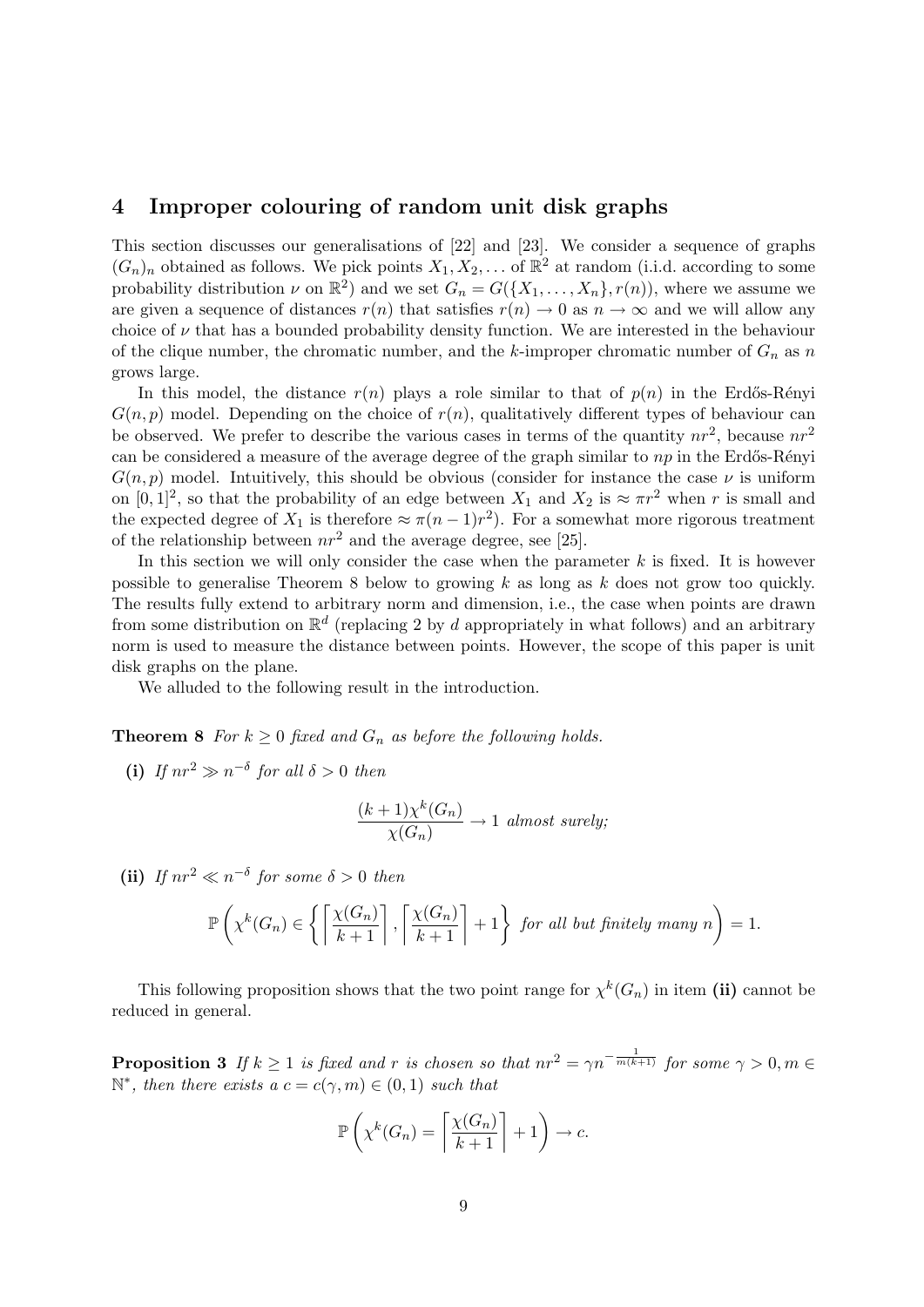When  $nr^2 \ll n^{-\delta}$  for some  $\delta > 0$  then it can be shown that  $\chi^k(G_n)$  will remain bounded in the sense that  $\mathbb{P}(\chi^k(G_n) \leq m$  for all but finitely many  $n) = 1$  for some  $m = m(\delta)$ . Thus, Proposition 3 shows that when  $nr^2 \ll n^{-\delta}$ , almost sure convergence of the ratio  $(k+1)\chi^k(G_n)/\chi(G_n)$ to 1 does not hold in general.

In contrast, it was shown in [23] that for proper colouring  $\chi(G_n) = \omega(G_n)$  for all but finitely many *n* with probability one, whenever  $nr^2 \ll n^{-\delta}$  for some  $\delta > 0$ .

It follows from the proof of Theorem 8 that when  $nr^2 \ll n^{-\delta}$  for some  $\delta > 0$  then there exists a sequence  $m(n)$  such that

$$
\mathbb{P}(\chi^k(G_n) \in \{m(n), m(n) + 1\} \text{ for all but finitely many } n) = 1.
$$

Thus, the probability distribution of  $\chi^k$  becomes concentrated on two consecutive integers as n grows large in the sense that  $\mathbb{P}(\chi^k(G_n) \in \{m(n), m(n) + 1\}) \to 1$ .

This phenomenon (of the probability measure becoming concentrated on two consecutive integers) is called focusing in [28, 29] and is well known to occur for various graph parameters in Erdős-Rényi random graphs. Recently, one of the authors proved a conjecture of Penrose stating that when  $nr^2 \ll \ln n$  then the clique number of  $G_n$  becomes focused and the same was shown to hold for the chromatic number [25]. It is a straightforward exercise adapt the proof in [25] to yield the analogous result for improper colouring as well: if  $nr^2 \ll \ln n$  then there exists a sequence  $m(n)$  such that  $\mathbb{P}(\chi^k(G_n) \in \{m(n), m(n) + 1\}) \to 1$ .

#### 5 Proofs for Section 4

We shall use the following result from  $[23]$ . Note that item  $(i)$  is indeed an observation made in the proof of item (ii).

**Theorem 9** ([23]) If  $nr^2 \ll n^{-\delta}$  for some  $\delta > 0$  then the following holds.

(i) There exists a sequence  $m(n)$  such that

 $\omega(G_n) \in \{m(n), m(n)+1\}$  and  $\Delta(G_n) \in \{m(n), m(n)-1\}$  for all but finitely many n

with probability one;

(ii)  $\mathbb{P}(\chi(G_n) = \omega(G_n)$  for all but finitely many  $n) = 1$ .

Item (ii) of Theorem 8 is an easy consequence of this last theorem.

**Proof of Theorem 8, item (ii).** It follows from item (i) of Theorem 9 that, when  $nr^2 \ll n^{-\delta}$ ,

 $\mathbb{P}(\Delta(G_n) \in {\omega(G_n), \omega(G_n) - 1}$  for all but finitely many  $n) = 1$ .

Combining this with part (ii) of Theorem 9, we see that also

$$
\mathbb{P}(\chi(G_n) = \omega(G_n) \text{ and } \Delta(G_n) \le \omega(G_n) \text{ for all but finitely many } n) = 1.
$$

Now note that if  $\chi(G_n) = \omega(G_n)$  and  $\Delta(G_n) \leq \omega(G_n)$  then Proposition 2 gives

$$
\left\lceil \frac{\chi(G_n)}{k+1} \right\rceil \leq \chi^k(G_n) \leq \left\lceil \frac{\chi(G_n)+1}{k+1} \right\rceil \leq \left\lceil \frac{\chi(G_n)}{k+1} \right\rceil + 1,
$$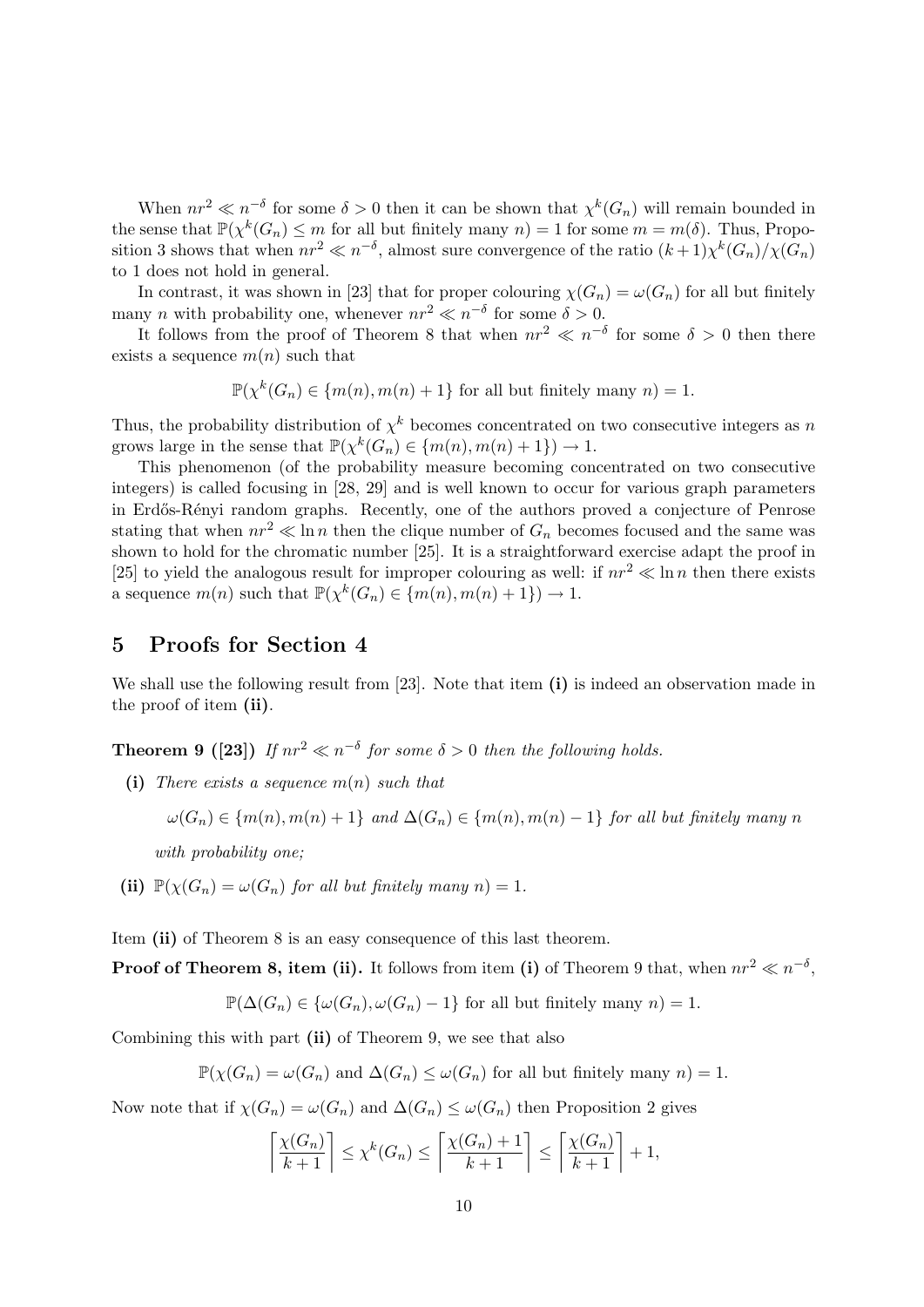which concludes the proof.  $\Box$ 

For the proof of Proposition 3 we will rely on some results from Chapter 3 of [29]. Recall that if  $Z, Z'$  are two integer valued random variables then their total variational distance is defined as

$$
d_{TV}(Z, Z') := \sup_{A \subseteq \mathbb{Z}} |\mathbb{P}(Z \in A) - \mathbb{P}(Z' \in A)|.
$$

**Proposition 4 ([29])** Let H be a connected unit disk graph with  $l \geq 2$  vertices, let N denote the number of induced subgraphs of  $G_n$  isomorphic to H and let Z be a Poisson variable with mean EN. The following hold.

- (i) There exists a constant  $\mu = \mu(H) > 0$  such that  $\mathbb{E} N \sim \mu n^{l} r^{2(l-1)}$ ;
- (ii) There exists a constant  $c = c(H)$  such that  $d_{TV}(N, Z) \leq cnr^2$ .

**Proposition 5 ([29])** Let  $H_1, \ldots, H_s$  be non-isomorphic connected unit disk graphs with  $l \geq 2$ vertices. Let  $N_i$  denote the number of induced subgraphs of  $G_n$  isomorphic to  $H_i$ . Let  $\mu_1 =$  $\mu(H_1), \ldots, \mu_s = \mu(H_s)$  be as given by part (i) of Proposition 4. Suppose that  $nr^2 \sim \gamma n^{-\frac{1}{l-1}}$  with  $\gamma > 0$ . Let  $Z_1, \ldots, Z_s$  be independent Poisson variables with  $\mathbb{E} Z_i = \gamma^{l-1} \mu_i$ . Then

$$
(N_1,\ldots,N_s)\stackrel{d}{\longrightarrow}(Z_1,\ldots,Z_s).
$$

**Proof of Proposition 3.** According to part (ii) of Theorem  $9, \mathbb{P}(\chi(G_n) \neq \omega(G_n)) \to 0$ , so it suffices to consider  $\mathbb{P}\left(\chi^k(G_n) = \left\lceil \frac{\omega(G_n)}{k+1} \right\rceil + 1\right)$ . Set  $l := m(k+1) + 1$ . By the choice of  $r(n)$ , we have  $n^{l}r^{2(l-1)} = \gamma^{l-1}$ , and  $n^{l+1}r^{2l} \to 0$ ,  $n^{l-1}r^{2(l-2)} \to \infty$ . If we denote the order of the largest component of  $G_n$  by  $L(G_n)$  then Proposition 4 implies that

$$
\mathbb{P}(\omega(G_n) \ge l-1, L(G_n) \le l) \to 1.
$$

To see this let N be the number of induced subgraphs of  $G_n$  isomorphic to  $K_{l-1}$  and let N' be the number of connected subgraphs of order  $l + 1$ . Part (i) of Proposition 4 gives  $\mathbb{E}N' =$  $O(n^{l+1}r^{2l}) = o(1)$ . Clearly, the largest component has size greater than l if and only if there exists a connected subgraph of order  $l + 1$ . Therefore,

$$
\mathbb{P}(L(G_n) > l) = \mathbb{P}(N' > 0) \leq \mathbb{E}N' = o(1).
$$

On the other hand  $\mathbb{E}N = \Omega(n^{l-1}r^{2(l-2)}) \to \infty$ , and using part (ii) of Proposition 4 we get

$$
\mathbb{P}(\omega(G_n) < l-1) = \mathbb{P}(N=0) = \exp[-\mathbb{E}N] + o(1) = o(1).
$$

Let  $H_1, \ldots, H_s$  be all non-isomorphic connected unit disk graphs of order l that satisfy  $\chi^k(H_i) = m + 1$  yet  $H_i$  is not (isomorphic to)  $K_l$ . There exists at least one such graph, the unit disk graph  $H := G(\{(\frac{i}{l-1},0) : i = 0,\ldots,l-1\},1)$ , as depicted in Figure 2. This is simply the complete graph on  $l$  vertices with one edge removed. To see that there is no  $k$ -improper colouring of  $H$  with  $m$  colours, note that its vertices can be partitioned into a clique of size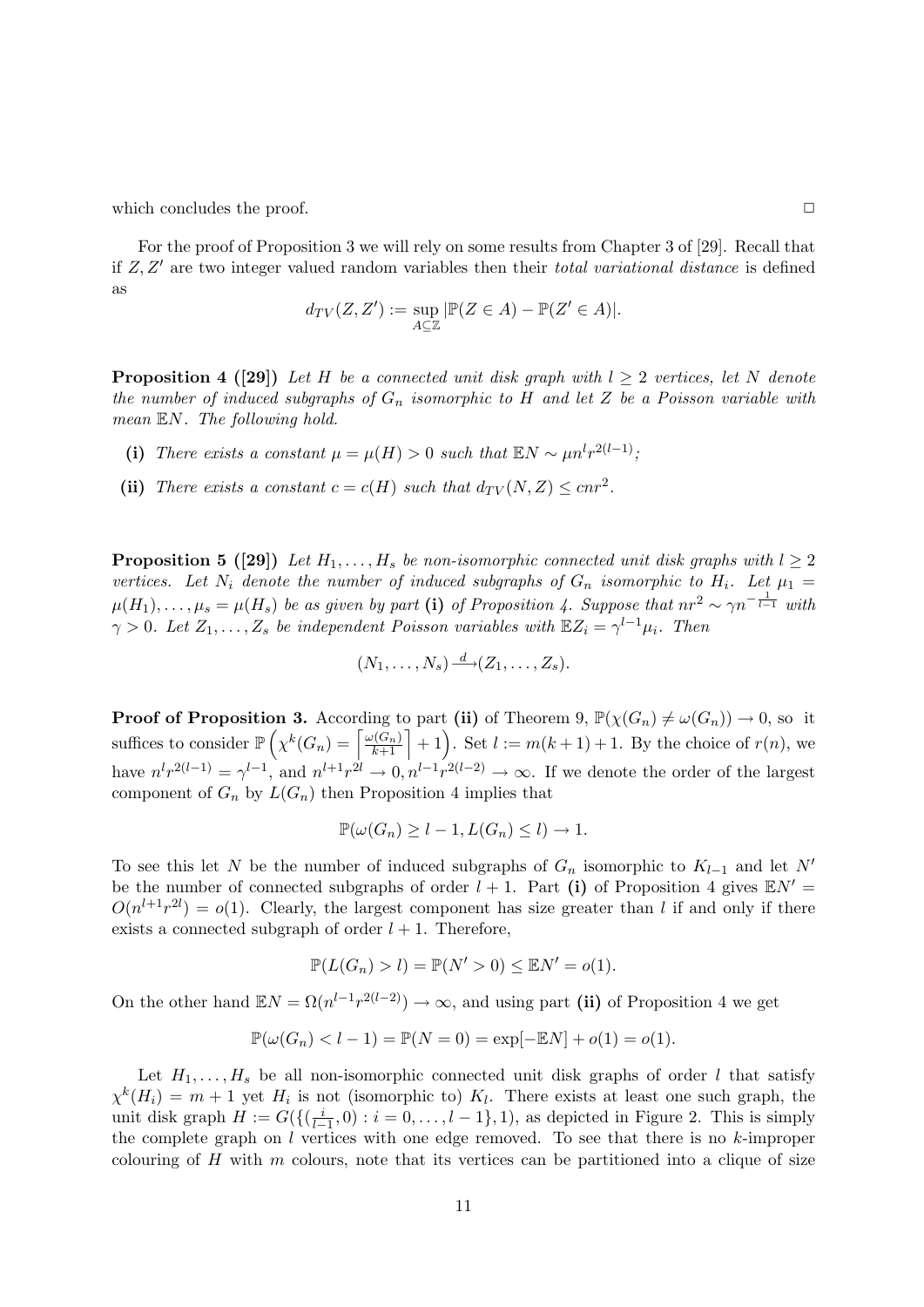

Figure 2: For Proposition 3,  $H = K_{m(k+1)+1} - e$  satisfies  $\omega(H) = m(k+1)$  and  $\chi^k(H) = m+1$ .

 $l-1 = m(k+1)$  and a vertex  $v_0$  which is adjacent to all but one of the other nodes. If there were a k-improper colouring with m colours then every colour would have to occur  $k + 1 \geq 2$ times amongst the vertices of the clique. Hence whichever of the  $m$  colours we assign to  $v_0$  there will be a node in the clique adjacent to  $k + 1$  nodes of the same colour.

Let  $N_0$  be the number of induced subgraphs of  $G_n$  isomorphic to  $K_l$  and let  $N_i$  be the number of induced subgraphs isomorphic to  $H_i$ . Observe that if both  $\omega(G_n) \geq l-1$  and  $L(G_n) \leq l$  hold then  $\chi^k(G_n) = \left[\frac{\chi(G_n)}{k+1}\right] + 1$  holds if and only if  $N_0 = 0$  and  $N_i > 0$  for some  $1 \leq i \leq s$ . Thus, we infer that the probability that  $\chi^k(G_n)$  equals  $\left\lceil \frac{\chi(G_n)}{k+1} \right\rceil + 1$  is

$$
\mathbb{P}(N_0 = 0 \text{ and } N_i > 0 \text{ for some } 1 \le i \le s) + o(1).
$$

Using Proposition 5, we may therefore conclude that

$$
\mathbb{P}\left(\chi^k(G_n) = \left\lceil \frac{\chi(G_n)}{k+1} \right\rceil + 1\right) \to e^{-\mu_0 \gamma^{l-1}} (1 - e^{-(\mu_1 + \dots + \mu_s)\gamma^{l-1}}),
$$

for some  $\mu_0, \ldots, \mu_s > 0$ .

It should be noted that although the use of part (ii) of Proposition 4 is not crucial to show that  $\mathbb{P}(\omega(G_n) < l-1) = o(1)$ , since Proposition 5 will suffice instead, its use shortens the proof of Proposition 3.

The proof of item (i) of Theorem 8 relies on some results from [23] that were developed to study the behaviour of  $\chi(G_n)$ .

One important ingredient to the proof is the connection between graph colouring and integer linear programming. Recall that the chromatic number of a graph G is the optimum value of the following integer linear program (ILP for short).

min 
$$
1^T x
$$
  
subject to  $Ax \ge 1$ ,  
 $x \ge 0$ , x integers,

where A is the vertex-independent set incidence matrix of G. This is a  $(0, 1)$ -matrix whose rows are indexed by the vertices of G and whose columns correspond to all possible independent sets in G. It has  $a_{ij} = 1$  if vertex  $v_i$  is in the independent set corresponding to the j-th column and  $a_{ij} = 0$  otherwise. Now, given a nonnegative integer vector  $b = (b_1, \ldots, b_n)$ , let the graph G' be obtained from G by replacing vertex  $v_i \in G$  by a clique of size  $b_i$  and the vertices in the cliques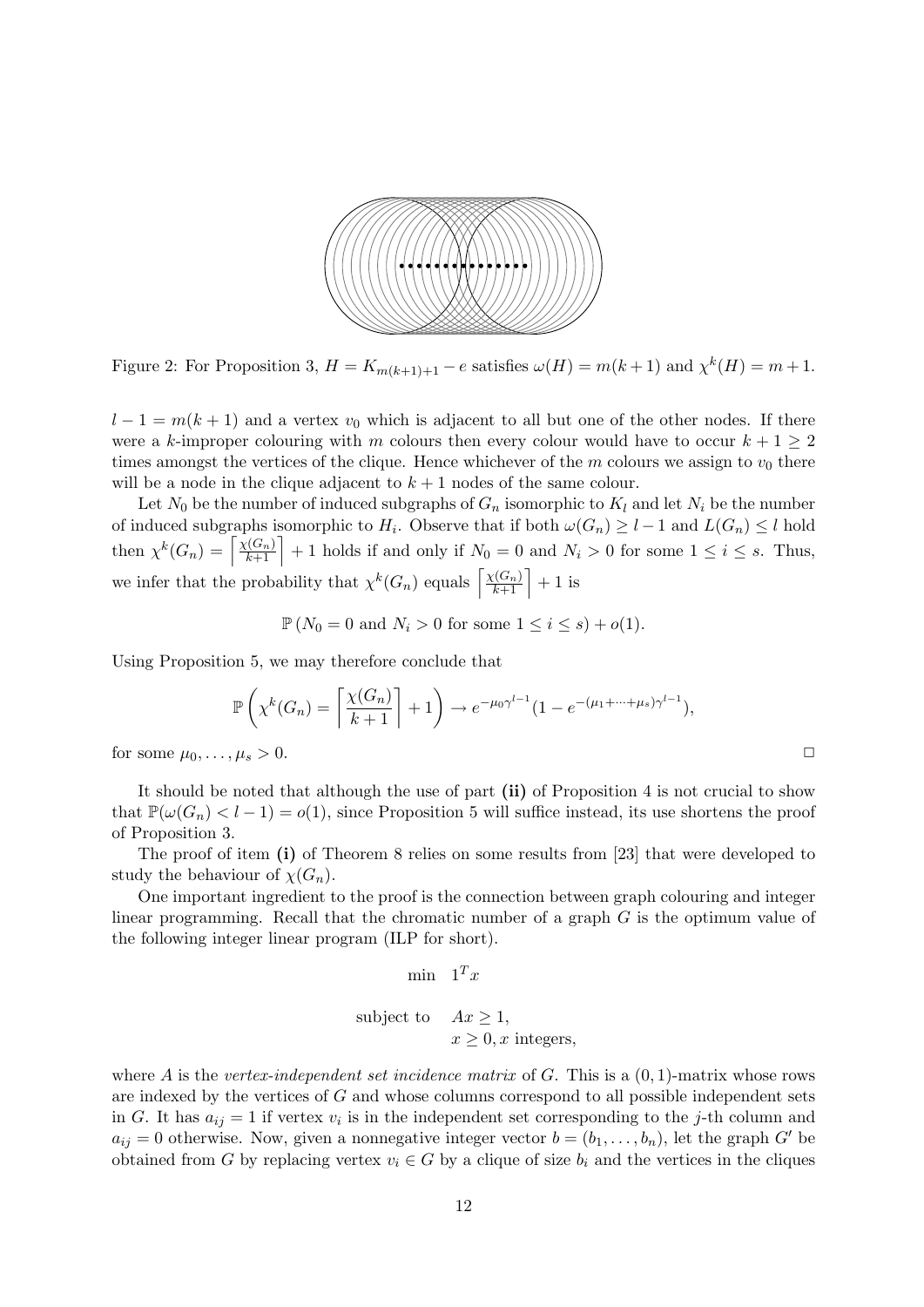corresponding to  $v_i$  and  $v_j$  are joined in G' if and only if  $v_i$  and  $v_j$  are joined in G. Then  $\chi(G')$ is the objective value of the following ILP.

$$
\min \quad 1^T x
$$

subject to 
$$
Ax \geq b
$$
,  
\n $x \geq 0$ , x integers.

Furthermore,  $\chi^k(G')$  does not exceed the objective value of the following ILP.

$$
\min \quad 1^T x
$$

subject to 
$$
(k+1)Ax \ge b
$$
,  
 $x \ge 0$ , x integers.

This is because taking  $k+1$  copies of each node in a stable set in G gives a k-dependent set in  $G'$  (but not every k-dependent set can be constructed in this way of course).

As mentioned in Section 4 we assume that the probability measure  $\nu$  on the plane used to generate the  $X_i$  has a bounded density function f. Let us denote the *essential supremum* of f by  $f_{\text{max}}$ , i.e.

$$
f_{\max} := \sup\{t : \text{vol}(\{x : f(x) > t\}) > 0\},\
$$

where vol denotes the Lebesgue measure. We say that a measurable set  $A \subseteq \mathbb{R}^2$  has a small neighbourhood if  $\lim_{\varepsilon \to 0}$  vol $(A_{\varepsilon}) = \text{vol}(A)$  where  $A_{\varepsilon}$  denotes  $A + B(0, \varepsilon)$ .

We shall denote by  $\mathcal F$  the collection of all bounded, nonnegative functions  $\varphi : \mathbb{R}^2 \to \mathbb{R}$ with bounded support that satisfy the regularity condition that  $\{x : \varphi(x) > t\}$  has a small neighbourhood for all t, and that are not almost everywhere zero—i.e. their support has nonzero area. For  $\varphi \in \mathcal{F}$ , let us define the random variable  $M_{\varphi}$  as

$$
M_{\varphi} := \sup_{x \in \mathbb{R}^2} \sum_{i=1}^n \varphi\left(\frac{X_i - x}{r}\right).
$$

It turns out that the random variables  $M_{\varphi}$  play an important role when studying the (kimproper) chromatic number of  $G_n$ , see [23].

**Proposition 6 ([23])** Let  $\varphi = 1_W$  for some bounded set  $W \subset \mathbb{R}^2$  with a small neighbourhood and nonempty interior. For every  $\varepsilon > 0$  there exists a  $\delta = \delta(\varepsilon) > 0$  such that if  $n^{-\delta} \leq nr^2 \leq$  $\delta$  ln n then

$$
\mathbb{P}((1-\varepsilon)m \le M_{\varphi} \le (1+\varepsilon)m \text{ for all but finitely many } n) = 1,
$$

where  $m = m(n) := (\ln n)/\ln(\frac{\ln n}{nr^2})$ .

**Proposition 7 ([23])** Pick  $\varphi \in \mathcal{F}$ . For every  $\varepsilon > 0$  there exists a  $T = T(\varepsilon)$  such that if  $nr^2 > T \ln n$  then

$$
\mathbb{P}((1-\varepsilon)m \le M_{\varphi} \le (1+\varepsilon)m \text{ for all but finitely many } n) = 1,
$$

where  $m = m(n) = f_{\text{max}} n r^2 \int_{\mathbb{R}^2} \varphi(x) dx$ .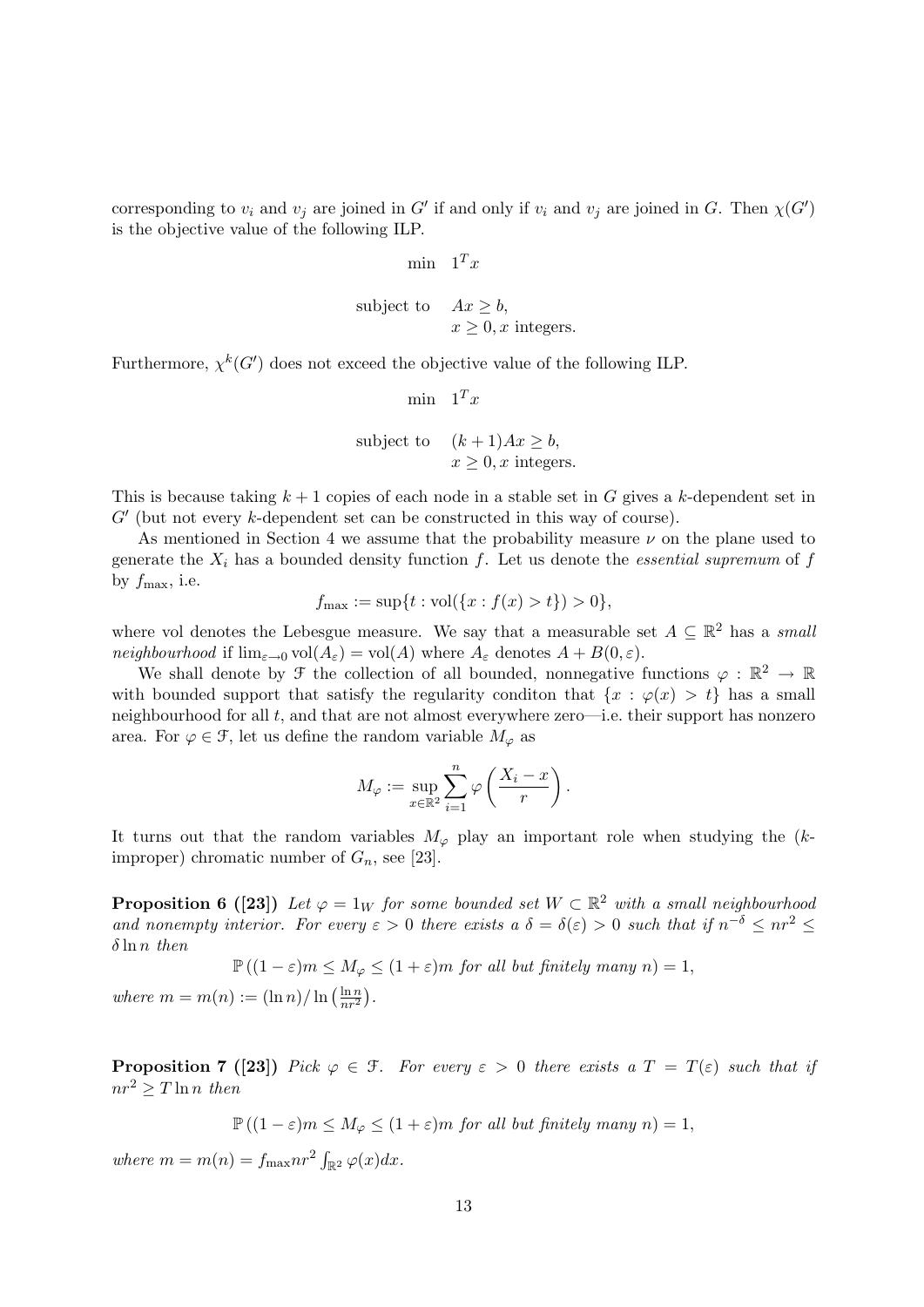**Proposition 8 ([23])** Pick  $\varphi \in \mathcal{F}$ . If  $nr^2 \sim t \ln n$  for some  $t \in (0, \infty)$  then

$$
\frac{M_{\varphi}}{nr^2} \to f_{\text{max}} \int_{\mathbb{R}^2} \varphi(x) e^{\varphi(x)s} dx \text{ almost surely,}
$$

where  $s = s(\varphi, t) \geq 0$  solves

$$
\int_{\mathbb{R}^2} (s\varphi(x)e^{\varphi(x)s} - e^{\varphi(x)s} + 1)dx = \frac{1}{tf_{\text{max}}}.
$$
\n(2)

For  $\varphi \in \mathcal{F}, 0 < t < \infty$ , we shall set

$$
\xi(\varphi,t):=\int_{\mathbb{R}^2}\varphi(x)e^{\varphi(x)s(\varphi,t)}dx,
$$

where  $s(\varphi, t)$  is the unique nonnegative solution of (2) above. To see that (2) indeed has a unique nonnegative solution (unless  $\varphi$  is almost everywhere 0, in which case there is no solution to (2)), notice that the left-hand side of (2) is finite for all  $s > 0$  (as  $\varphi \in \mathcal{F}$  is bounded and has bounded support), and is increasing with s for  $s \geq 0$  (as the integrand  $s\varphi(x)e^{\varphi(x)s} - e^{\varphi(x)s} + 1 = H(e^{\varphi(x)s})$ with  $H(x) := x \ln x - x + 1$  is strictly increasing in s for any fixed x with  $\varphi(x) > 0$ . We will need the following observation from [23].

**Lemma 2** ([23]) For  $\varphi \in \mathcal{F}$  and  $\lambda \in (0,1)$ , let  $\varphi_{\lambda}$  be given by  $\varphi_{\lambda}(x) := \varphi(\lambda x)$ . Then  $\xi(\varphi_\lambda, t) \leq \lambda^{-2} \xi(\varphi, t).$ 

Proof of Theorem 8, item (i). We adapt a proof from [23]. We will first derive an upper bound on  $\chi^k(G_n)$ . To this end, let us fix  $\varepsilon > 0$  and consider the graphs  $G'_n$  constucted as follows. For  $x \in \mathbb{R}^2$  let  $S_x$  denote the square  $x + [0, \varepsilon r]^2$  of side  $\varepsilon r$  and lower left hand corner x. So the squares  $S_p, p \in \varepsilon r \mathbb{Z}^2$  form a dissection of  $\mathbb{R}^2$ . Let  $\Gamma$  be the graph with vertex set  $\varepsilon r \mathbb{Z}^2$  and an edge  $pq \in E(\Gamma)$  if  $||p-q|| < r(1+\varepsilon\sqrt{2})$ . For  $W \subseteq \mathbb{R}^2$ , we denote by  $N(W)$  the number of points in  $W$ , i.e.

$$
N(W) := |\{X_1, \ldots, X_n\} \cap W|.
$$

We will now consider the graph  $G'_n$ , constructed by replacing each point p of  $\Gamma$  by a clique of size  $N(S_p)$ . Note that  $G_n$  is a subgraph of  $G'_n$ , so in particular  $\chi^k(G_n) \leq \chi^k(G'_n)$ . Let us fix  $K > 0$  (large) such that  $\varepsilon$  divides K. For  $p \in \varepsilon r \mathbb{Z}^2$ , denote by  $H_p$  the subgraph of  $G_n$  induced by the points of  $\Gamma$  inside  $p + [0, Kr)^2$ , and by  $H'_p$  the corresponding subgraph of  $G'_n$ . By remarks made before the start of the proof we know that  $\chi(H_p')$  is no more than the objective value of the following ILP.

min  $1^T x$ 

subject to 
$$
Ax \ge \frac{1}{k+1}b(p)
$$
,  
  $x \ge 0$ , x integers,

where A is the vertex-independent set incidence matrix of the subgraph  $\Gamma_K$  of  $\Gamma$  induced by the points of  $\Gamma$  inside  $p + [0, Kr)^2$ , and  $b(p) = (N(S_{p+p_1}), \ldots, N(S_{p+p_l}))$  is the (random) vector whose entries are the number of points in each of the squares  $S_{p+p_i}$  for  $p_i \in [0, Kr)^2 \cap \varepsilon r \mathbb{Z}^2$ . We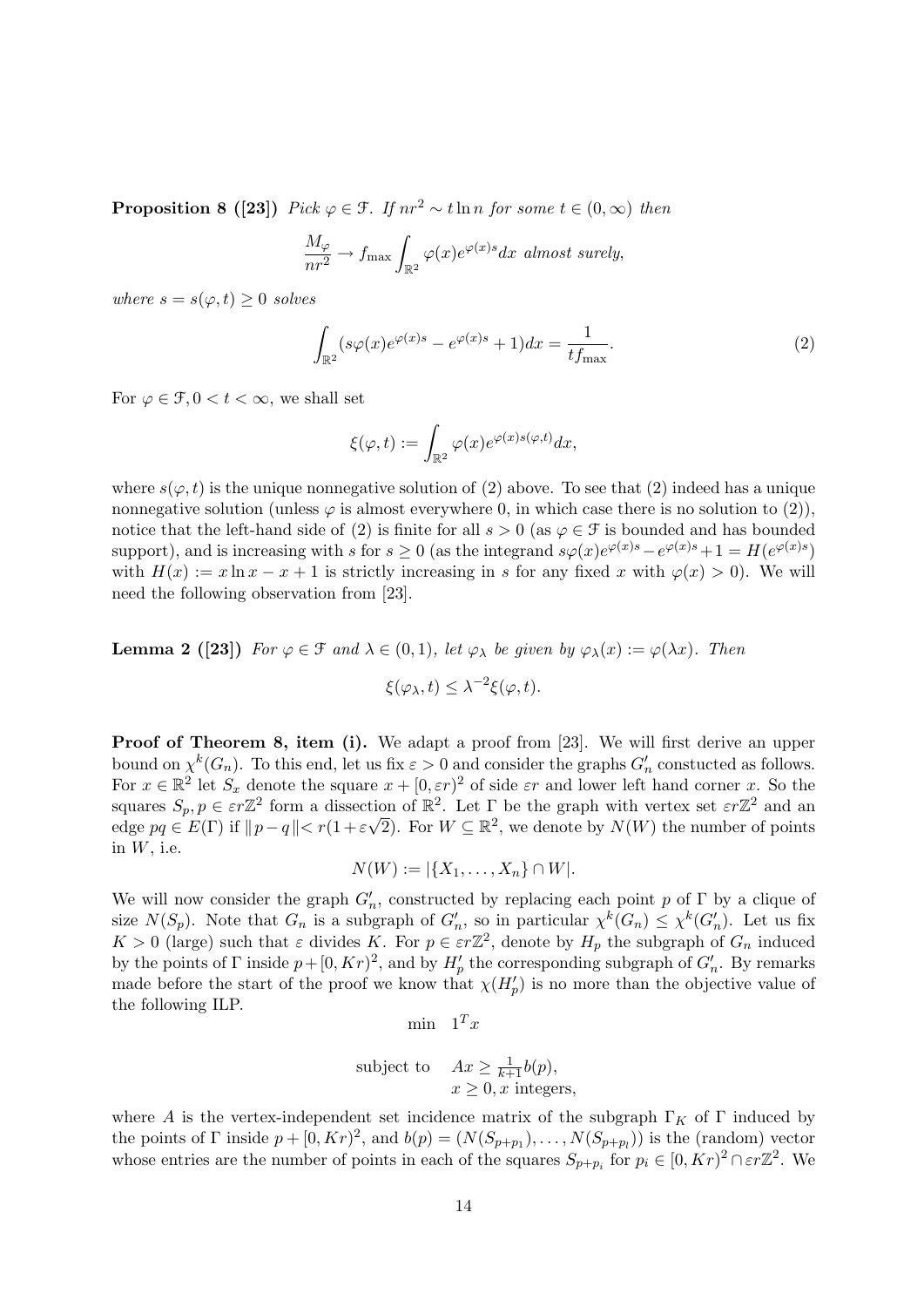now consider the LP-relaxation of this program (we drop the condition that the variables need to be integers), and denote by  $M(p)$  the optimum value of this LP-relaxation. As A depends only on  $\varepsilon$  and K, there is a constant  $c = c(K, \varepsilon)$  such that

$$
\chi^k(H_p') \le M(p) + c(K, \varepsilon),\tag{3}
$$

because rounding up all the variables of a feasible point of the LP-relaxation gives a feasible point of the ILP. So, in particular, we may take  $c(K, \varepsilon)$  equal to the number of columns of A, which equals the number of stable sets in  $\Gamma_K$ . This upper bound on the difference  $\chi(H'_p) - M(p)$ can be further improved, but it does not concern us here as for the proof it is only relevant that  $c(K, \varepsilon)$  is a constant that does not depend on n. By LP-duality,  $M(p)$  is also equal to the value of the program

$$
\max \frac{1}{k+1} b^T y
$$
  
subject to 
$$
A^T y \le 1,
$$

$$
y \ge 0.
$$

This formulation has the advantage that the polytope defined by  $A^T y \leq 1$  depends only on  $\varepsilon, K$ . Given  $\varepsilon, K$  we can therefore list the vertices of this polytope, which we will denote by  $y_1, \ldots, y_m$ . Because the optimum of the LP will be attained in one of the vertices, we can write

$$
M(p) = \frac{1}{k+1} \max_{i} y_i^T b(p).
$$
 (4)

We now remark that the  $y_i$  correspond to functions in a natural way. Let  $\psi_i : \mathbb{R}^2 \to [0,1]$  be the function which is given by

$$
\psi_i(x) := \begin{cases} (y_i)_j & \text{if } x \in S_{p_j} \text{ for } 1 \le j \le l, \\ 0 & \text{if } x \notin [0, Kr)^2. \end{cases}
$$

Here we used the same enumeration  $p_1, \ldots, p_l$  of  $[0, Kr)^2 \cap \varepsilon \mathbb{Z}^2$  used earlier in the construction of the ILP. It is not hard to see that

$$
b^{T}(p)y_{i} = \sum_{j=1}^{l} (y_{i})_{j} N(S_{p+p_{j}}) = \sum_{k=1}^{n} \psi_{i} (X_{k} - p).
$$

Let us now set  $\varphi_i(x) := \psi_i(rx)$ . The functions  $\varphi_1, \ldots, \varphi_m$  in fact do not depend on r (or n) anymore, but merely on  $\varepsilon, K$ . Furthermore  $\varphi_i \in \mathcal{F}$  for all i and

$$
b^{T}(p)y_{i} = \sum_{j=1}^{n} \varphi_{i} \left( \frac{X_{j} - p}{r} \right).
$$

Together with  $(3)$  and  $(4)$  this shows that for all p we have

$$
\chi^k(H_p') \le \frac{1}{k+1} \max_{i=1,\dots,m} M_{\varphi_i} + c(K,\varepsilon).
$$

We now remark that not only  $H'_p$  can be coloured with this many colours for any  $p \in \varepsilon r \mathbb{Z}^2$ , but also the subgraph of  $G_n$  induced by the points in the set  $W_p := p + [0, Kr)^2 + (K+1)r\mathbb{Z}^2$ , as depicted in Figure 3.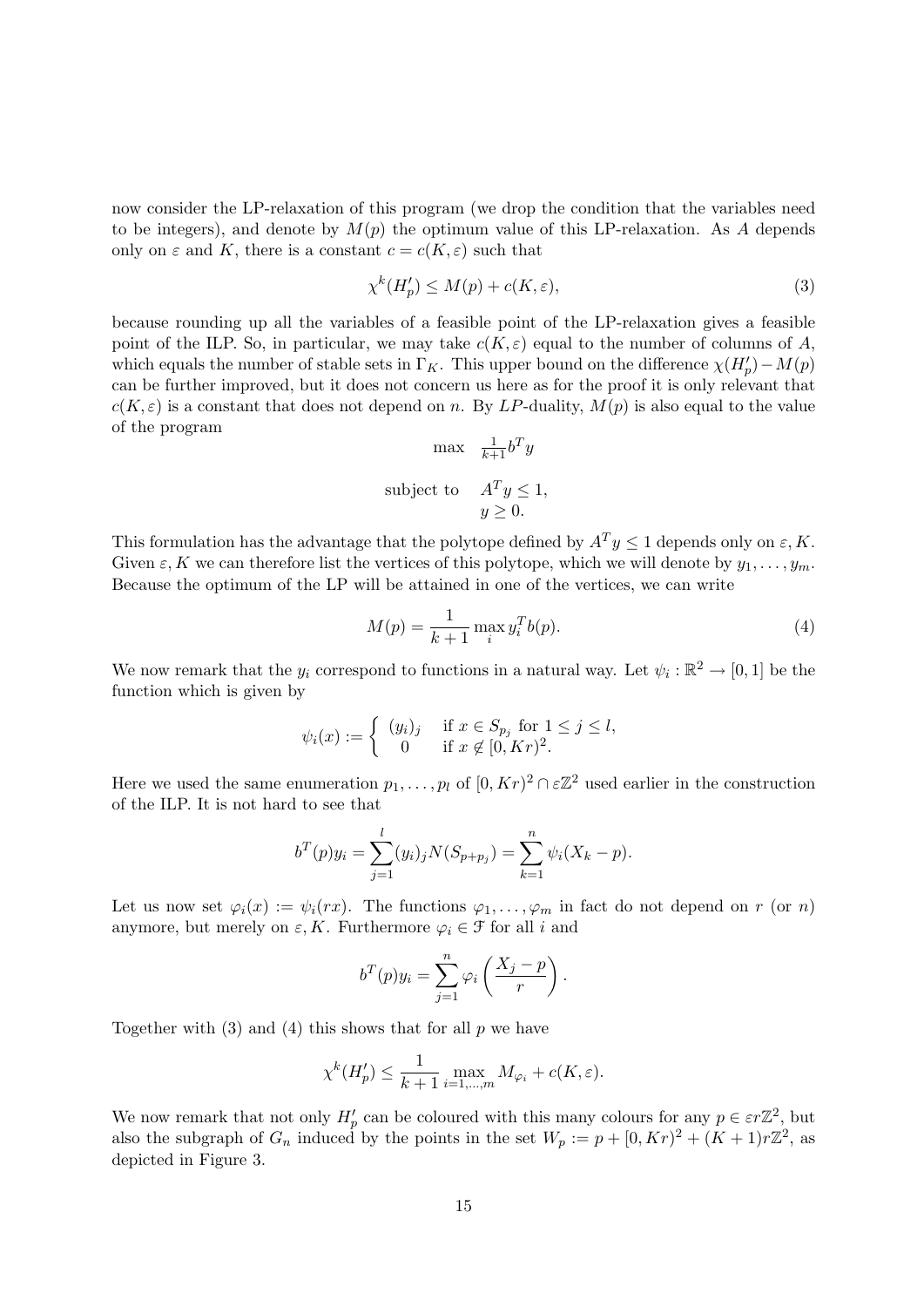

Figure 3: Artists impression of the sets  $W_p$ .

To see this note that if  $x \in p + [0, Kr)^2 + (K+1)rz, y \in p + [0, Kr)^2 + (K+1)rz'$  for  $z \neq z' \in \mathbb{Z}^2$ , then  $||x - y|| \geq r$ .

We may assume without loss of generality that  $K \in \mathbb{N}$ . Now consider the collection of all  $W := \{W_p : p \in r\{0, \ldots, K\}^2\}$  and note that each small square  $S_q$ ,  $(q \in \varepsilon r \mathbb{Z}^2)$ , is covered by exactly  $K^2$  of the  $(K + 1)^2$  sets  $W_p \in \mathcal{W}$  considered.

Let us now consider the graphs  $G'_{n,p}$  which are obtained by replacing each point q of  $\Gamma \cap W_p$ by a clique of size  $\left[\frac{N(S_q)}{K^2}\right]$  $\left[\frac{N(S_q)}{K^2}\right]$  rather than  $N(S_q)$ . The subgraph  $G'_{n,p}$  can be k-improperly coloured with no more than

$$
\max_{p} \frac{1}{k+1} \max_{i} \left( \left\lceil \frac{N(S_{p+p_1})}{K^2} \right\rceil, \dots, \left\lceil \frac{N(S_{p+p_l})}{K^2} \right\rceil \right) \cdot y_i + c(K, \varepsilon)
$$

$$
\leq
$$

$$
\frac{1}{(k+1)K^2} \max_{i} M_{\varphi_i} + c(K, \varepsilon) + l
$$

colours (as  $(y_i)_j \leq 1$  for all  $i, j$ , so that the difference due to rounding is at most l). The colourings of the  $G'_{n,p}$  can be combined to give a colouring of  $G_n$  with a total of at most

$$
\frac{1}{k+1} \left( \frac{K+1}{K} \right)^2 \max_{i=1,...,m} M_{\varphi_i} + (K+1)^2 (c(K, \varepsilon) + l)
$$

colours.

Next we wish to lower bound  $\chi(G_n)$ . For convenience let us set  $r' := r \frac{1 - \varepsilon \sqrt{2}}{1 + \varepsilon \sqrt{2}}$  $\frac{1-\varepsilon\sqrt{2}}{1+\varepsilon\sqrt{2}}$  and  $S'_y :=$  $y + [0, \varepsilon r']^2$  for  $y \in \mathbb{R}^2$ . For  $x \in \mathbb{R}^2$  consider the subgraph  $H_x$  of  $G_n$  induced by the points in the square  $x + [0, r'K)^2$ .

Let  $\Gamma'_K$  be the graph with vertices  $x + p'_i$ , with  $p'_i$  running through  $[0, Kr')^2 \cap \varepsilon r' \mathbb{Z}^2$  and an edge  $yz \in E(\Gamma_K')$  if  $||y - z|| < r'(1 + \varepsilon\sqrt{2}) = r(1 - \varepsilon\sqrt{2})$ . Then  $\Gamma_K'$  is in fact isomorphic to  $\Gamma_K$ and in particular has the same vertex-independent set incidence matrix A. Let  $H'_x$  be the graph we get by replacing a vertex  $x + p'_i$  of  $\Gamma'_K$  by a clique of size  $N(S'_{x+p'_i})$ . We remark that  $H'_x$  is a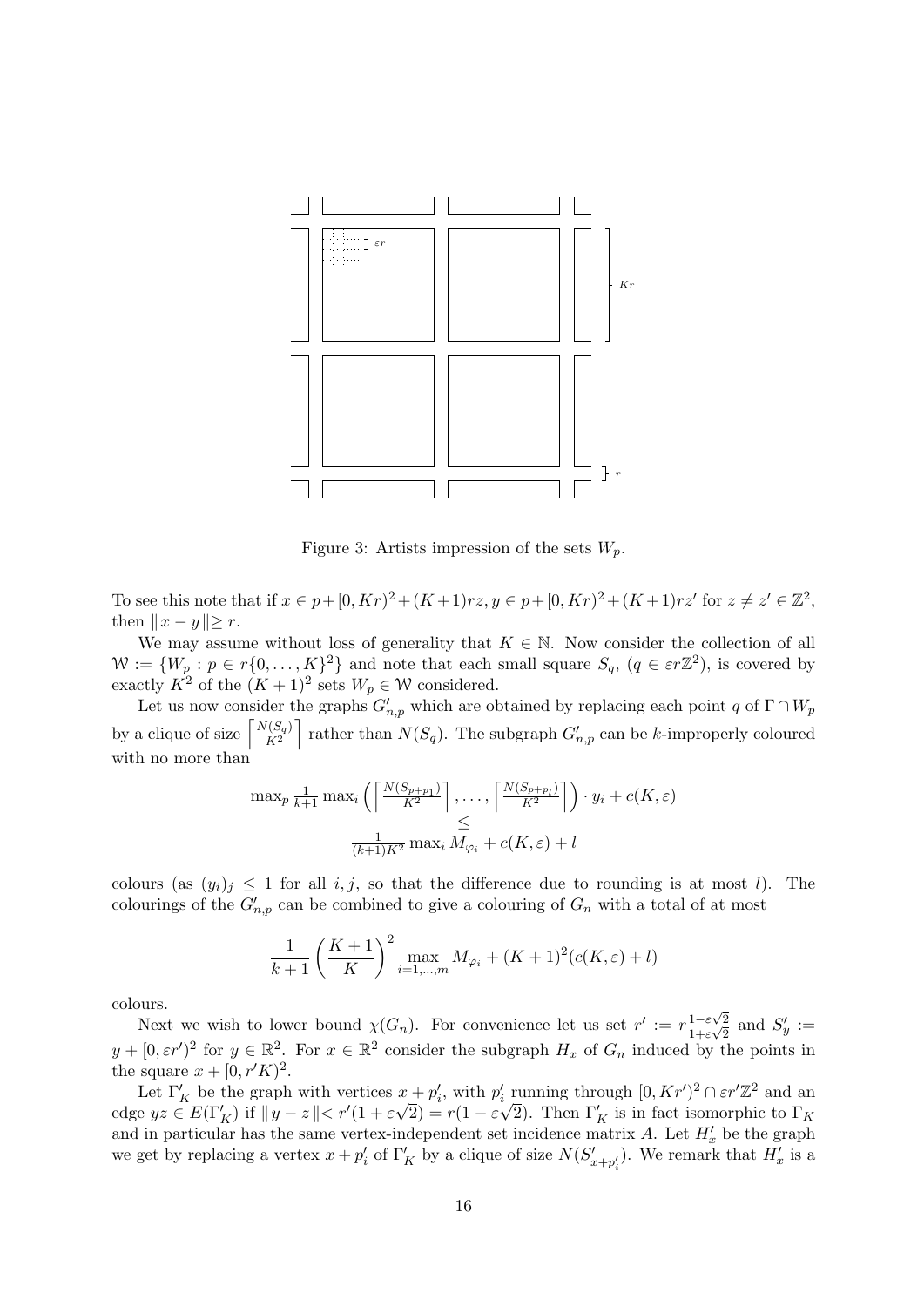subgraph of  $G_n$  and  $\chi(H'_x)$  is at least the objective value of the linear program

$$
\max \quad b'(x)^T y
$$
\n
$$
\text{subject to} \quad A^T y \le 1,
$$
\n
$$
y \ge 0,
$$

where  $b'(x) := (N(S'_{x+p'_1}), \ldots, N(S'_{x+p'_l}))$ . The vertices  $y_1, \ldots, y_m$  of the polytope are still the same. However, they now correspond to the sums

$$
b'(x)^T y_i = \sum_{j=1}^n \varphi'_i \left( \frac{X_j - x}{r} \right),
$$

where we  $\varphi'_i(x) := \varphi_i \left( \frac{1+\varepsilon\sqrt{2}}{1-\varepsilon\sqrt{2}} \right)$  $\frac{1+\varepsilon\sqrt{2}}{1-\varepsilon\sqrt{2}}x$ . Maximising over all choices of  $x \in \mathbb{R}^2$  we get

$$
\chi(G_n) \ge \max_{i=1,\dots,m} M_{\varphi'_i}.\tag{5}
$$

It follows that

$$
1 \le \frac{(k+1)\chi^k(G_n)}{\chi(G_n)} \le \left(\frac{K+1}{K}\right)^2 \frac{\max_i M_{\varphi_i}}{\max_i M_{\varphi_i'}} + \frac{\alpha}{\max_i M_{\varphi_i'}},\tag{6}
$$

where  $\alpha = \alpha(K, \varepsilon) := (K+1)^2(c(K, \varepsilon) + l).$ 

Let us pick  $t_0 < t_1 < \cdots < t_a$  with  $t_{i+1} \leq (1+\varepsilon)t_i$ ,  $t_0$  small and  $t_a$  large (to be made precise later) and let us "split" the sequence r into subsequences  $r_0, \ldots, r_{a+1}$ :

$$
r_0(n) := \begin{cases} r(n) & \text{if } nr^2 \le t_0 \ln n, \\ \sqrt{\frac{t_0 \ln n}{n}} & \text{otherwise.} \end{cases}, \quad r_{a+1}(n) := \begin{cases} r(n) & \text{if } nr^2 \ge t_a \ln n, \\ \sqrt{\frac{t_a \ln n}{n}} & \text{otherwise.} \end{cases}
$$

$$
r_i(n) := \begin{cases} r(n) & \text{if } t_{i-1} \ln n \le nr^2 \le t_i \ln n, \\ \sqrt{\frac{t_i \ln n}{n}} & \text{otherwise.} \end{cases}, \quad \text{for } 1 \le i \le a,
$$

and let us set  $G_n^i := G({X_1, ..., X_n}, r_i(n))$ . We claim that for all i

$$
\mathbb{P}\left(1 \le \frac{(k+1)\chi^k(G_n^i)}{\chi(G_n^i)} \le \gamma(K,\varepsilon) \text{ for all but finitely many } n\right) = 1,\tag{7}
$$

where  $\gamma(K,\varepsilon) := \frac{(1+\varepsilon)^2}{1-\varepsilon}$  $rac{1+\varepsilon^2}{1-\varepsilon}\left(\frac{1+\varepsilon\sqrt{2}}{1-\varepsilon\sqrt{2}}\right)$  $\frac{1+\varepsilon\sqrt{2}}{1-\varepsilon\sqrt{2}}$  $\int_{0}^{2} \left(\frac{K+1}{K}\right)^{2} + \varepsilon$ . From this it will immediately follow that also

$$
\mathbb{P}\left(1 \le \frac{(k+1)\chi^k(G_n)}{\chi(G_n)} \le \gamma(K,\varepsilon) \text{ for all but finitely many } n\right) = 1,
$$

as  $G_n$  always coincides with one of the  $G_n^i$  and the intersection of finitely many events of probability one has probability one. Taking  $K \to \infty, \varepsilon \to 0$  will then show that

$$
\frac{(k+1)\chi^k(G_n)}{\chi(G_n)} \to 1
$$
 almost surely,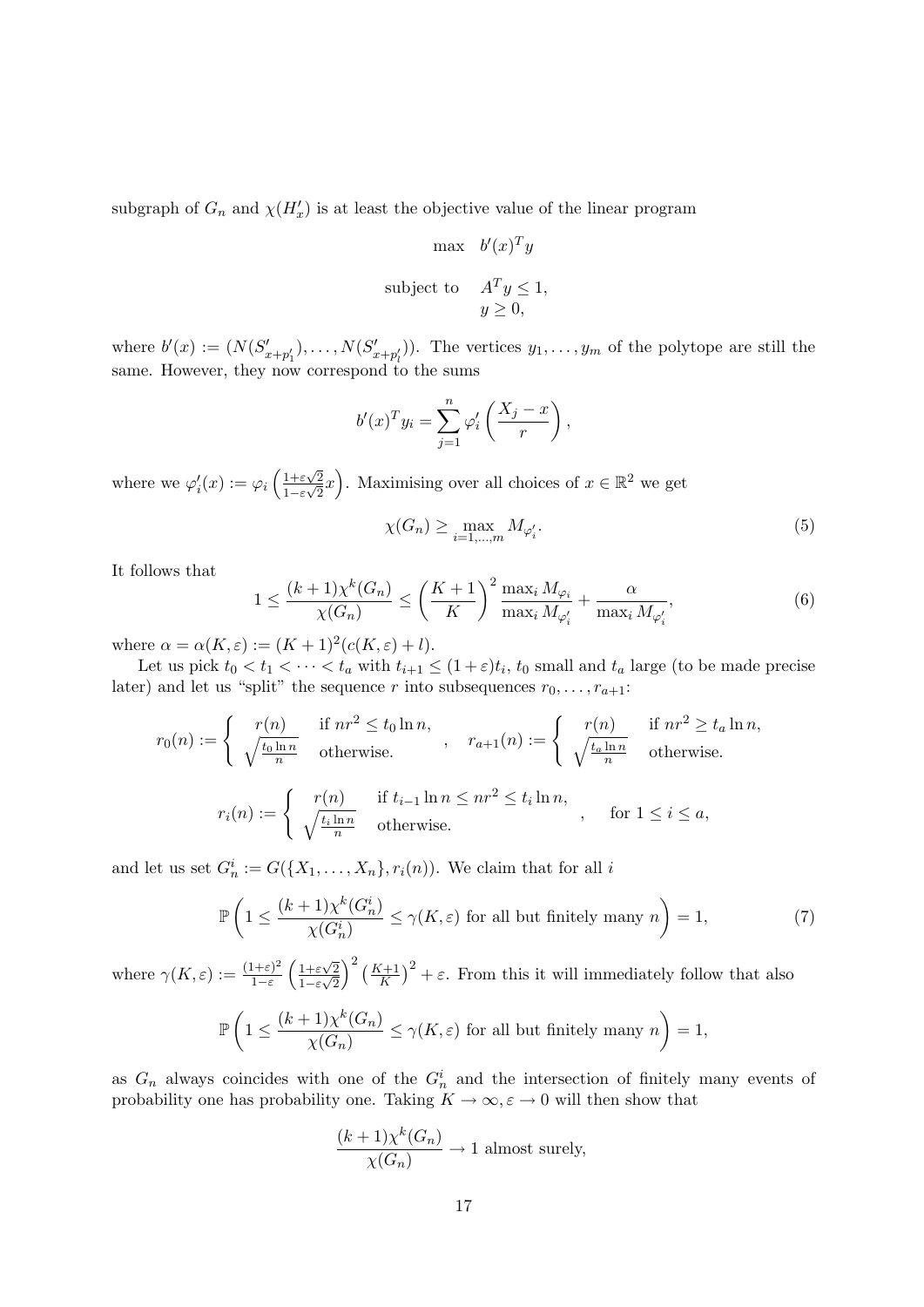as required. Thus it remains to establish (7) for all i (for a suitable choice of  $t_0, \ldots, t_a$ ).

We first consider  $G_n^0$ . Let us set  $\psi_1 := 1_{B(0,\frac{1}{2})}$ ,  $\psi_2 := 1_{B(0,1)}$  and notice that  $M_{\psi_1}, M_{\psi_2}$  are respectively the maximum number of points of  $G_n$  in a disk of radius  $\frac{r}{2}$  and r. Notice that we must have

$$
M_{\psi_1} \le \omega(G_n) \le \chi(G_n) \le \Delta(G_n) + 1 \le M_{\psi_2}.
$$

Applying Proposition 6 and the upper bound from Proposition 2, we get

$$
\mathbb{P}\left(\chi(G_n^0) \ge (1-\varepsilon)b \text{ for all but finitely many } n\right) = 1,
$$
  

$$
\mathbb{P}\left(\chi^k(G_n^0) \le \frac{1}{k+1}(1+\varepsilon)b + 1 \text{ for all but finitely many } n\right) = 1,
$$

where  $b = b(n) := (\ln n)/\ln\left(\frac{\ln n}{n r_0^2}\right)$ ). Now notice that  $b \to \infty$ , since  $nr_0^2 \geq n^{-\delta}$  implies that  $b \geq \frac{1}{\delta} + o(1)$ . We see that

$$
\mathbb{P}\left(\frac{(k+1)\chi^k(G_n^0)}{\chi(G_n^0)} \le \frac{1+\varepsilon}{1-\varepsilon} + \varepsilon \text{ for all but finitely many } n\right) = 1.
$$

Let us now consider  $G_n^{a+1}$ . Provided  $t_a$  was chosen large enough we have by Proposition 7

$$
\mathbb{P}(M_{\varphi_i} \leq (1+\varepsilon)b_i \text{ for all but finitely many } n) = 1,\\ \mathbb{P}(M_{\varphi_i'} \geq (1-\varepsilon)b_i' \text{ for all but finitely many } n) = 1,
$$

for  $i \in \{1, \ldots, m\}$ , where

$$
b_i := f_{\max} nr_i^2 \int_{\mathbb{R}^d} \varphi_i(x) dx,
$$

and

$$
b'_{i} := f_{\max} nr_{i}^{2} \int_{\mathbb{R}^{2}} \varphi'_{i}(x) dx = \left(\frac{1 - \varepsilon\sqrt{2}}{1 + \varepsilon\sqrt{2}}\right)^{2} b_{i}.
$$

We have used the substitution  $y = \left(\frac{1+\epsilon\sqrt{2}}{1-\epsilon\sqrt{2}}\right)$  $\frac{1+\varepsilon\sqrt{2}}{1-\varepsilon\sqrt{2}}$  $x$  for the last identity. By  $(6)$  and the fact that  $b_i' \rightarrow \infty$ , we deduce that, with probability one,

$$
\frac{(k+1)\chi^k(G_n^{a+1})}{\chi(G_n^{a+1})} \le \frac{1+\varepsilon}{1-\varepsilon}\left(\frac{1+\varepsilon\sqrt{2}}{1-\varepsilon\sqrt{2}}\right)^2\left(\frac{K+1}{K}\right)^2 + \varepsilon
$$
 for all but finitely many  $n$ .

Now let us consider  $G_n^i$  for  $1 \leq i \leq k$ . We may assume that the  $t_i$  have been chosen in such a way that  $t_i \leq (1+\varepsilon)t_{i-1}$ . Let us set  $r_i^- := \sqrt{\frac{t_{i-1}\ln n}{n}}$ ,  $r_i^+ := \sqrt{\frac{t_i\ln n}{n}}$ . Because  $\chi^k(G(V,\rho))$ ,  $\chi(G(V,\rho))$ are both increasing in  $\rho$ ,

$$
\chi(G_n^i) \geq \chi(G(\lbrace X_1,\ldots,X_n \rbrace,r_i^-)), \quad \chi^k(G_n^i) \leq \chi^k(G(\lbrace X_1,\ldots,X_n \rbrace,r_i^+)).
$$

Applying Proposition 8 and (5) we see that (with probability one, for all but finitely many  $n$ )

$$
\chi(G_n^i) \ge (1 - \varepsilon) f_{\max} n(r_i^-)^2 \max_j \xi(\varphi'_j, t_{i-1}),
$$
  

$$
\chi^k(G_n^i) \le \frac{1}{k+1} (\frac{K+1}{K})^2 (1 + \varepsilon) f_{\max} n(r_i^+)^2 \max_j \xi(\varphi_j, t_{i-1}) + \alpha.
$$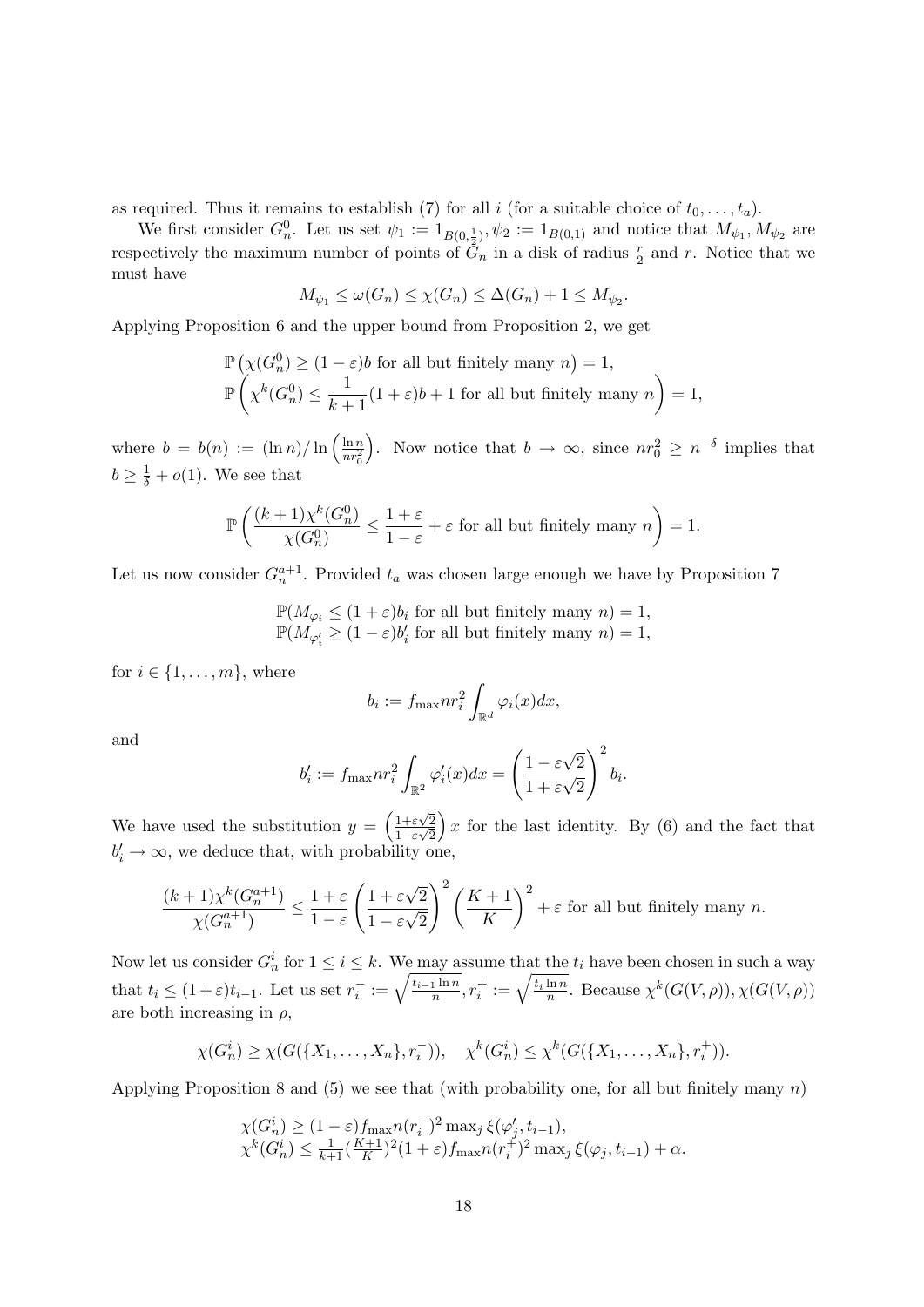In the language of Lemma 2 we have  $\varphi_i = (\varphi'_i)_\lambda$  with  $\lambda := \left( \frac{1 - \varepsilon \sqrt{2}}{1 + \varepsilon \sqrt{2}} \right)$  $\frac{1-\varepsilon\sqrt{2}}{1+\varepsilon\sqrt{2}}$  . So we see that (with probability one, for all but finitely many  $n$ )

$$
\frac{(k+1)\chi^{k}(G_n^i)}{\chi(G_n^i)} \leq \left(\frac{1+\varepsilon}{1-\varepsilon}\right) \frac{t_i}{t_{i-1}} \left(\frac{1+\varepsilon\sqrt{2}}{1-\varepsilon\sqrt{2}}\right)^2 \left(\frac{K+1}{K}\right)^2 + \varepsilon
$$
  

$$
\leq \frac{(1+\varepsilon)^2}{1-\varepsilon} \left(\frac{1+\varepsilon\sqrt{2}}{1-\varepsilon\sqrt{2}}\right)^2 \left(\frac{K+1}{K}\right)^2 + \varepsilon,
$$

which concludes the proof.  $\Box$ 

As pointed out by one of the referees, the method used in our proof of colouring subgraphs induced by the points inside the sets  $W_p$ , which are unions of squares of side Kr with a space of r between the different squares (see Figure 3), and then shifting this pattern  $(K + 1)^2$  times and overlaying the colourings obtained, is similar to the shifting strategy developed in [17], see also [18].

#### 6 Conclusion

In Sections 2 and 3, we studied the asymptotic behaviour of  $\chi^k$  when  $r \to \infty$  and V is countably infinite to extend results of  $[24]$ . For these results, the bound for the k-improper chromatic number of the generalised triangular lattice given in Theorem 6 suffices; however, we would be interested to know an exact expression for  $\chi^k(G(T,r))$  for any k and r. In Sections 4 and 5, we studied the k-improper chromatic number of random unit disk graphs to extend results in [22, 23]. An essential element of one of the proofs was an LP-formulation of the problem and an appropriate partition of the space. An issue that we have not studied for random unit disk graphs, but that might be of practical importance, is the rates of convergence of our results.

In both cases, with minor exceptions, we have seen that  $\chi^k$  is well-approximated by the lower bound of Proposition 2, in other words  $(k+1)\chi^k$  approaches  $\chi$  in some appropriately defined manner. This behaviour differs notably from that of Erdős-Rényi random graphs, where  $\chi^k/\chi \to 1$  in probability if  $k(n) = o(\ln(np))$  and  $np \to \infty$  [19].

Due to the motivating application in satellite communications, we have focused upon the case with Euclidean norm and dimension two (i.e. unit disk graphs); however, we note here that our results naturally generalise to arbitrary norm and higher dimensions (see [26, 31]).

A major purpose of this study was to gain insight into the problem of finding the k-improper chromatic number of unit disk graphs. As mentioned in the introduction, the best polynomial approximation for  $\chi^k$  is 6 (and 3 for  $k = 0$ ). The results of this paper suggest that, for fixed k, given randomly generated instances  $G_n$ , the polynomially computable value  $\omega(G_n)/(k +$  $\kappa$ , given randomly generated instances  $G_n$ , the polynomially computable value  $\omega(G_n)/(\kappa+1)$  multiplied by the factor  $2\sqrt{3}/\pi \approx 1.103$  (which is much smaller than 6) is a reasonable approximation for the  $k$ -improper chromatic number when  $n$  is large enough.

## Acknowledgements

The authors would like to acknowledge the two anonymous referees for pointers to relevant literature and helpful comments, which have greatly improved the presentation of our results. We would also like to thank Colin McDiarmid for helpful discussions and sound advice.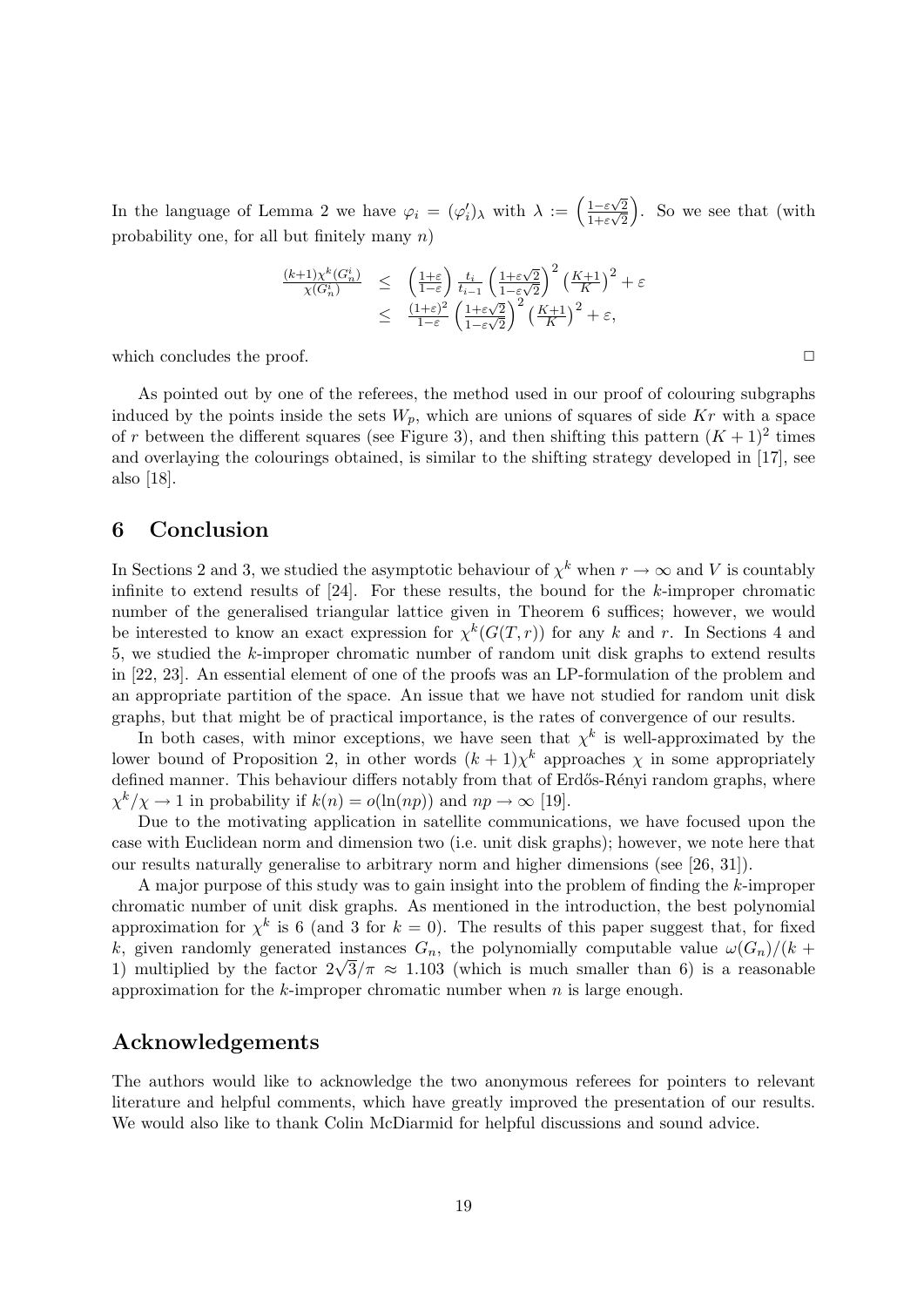# References

- [1] J. A. Andrews and M. S. Jacobson. On a generalization of chromatic number. In Proceedings of the sixteenth Southeastern international conference on combinatorics, graph theory and computing (Boca Raton, Fla., 1985), volume 47, pages 33–48, 1985.
- [2] D. Archdeacon. A note on defective colorings of graphs in surfaces. J. Graph Theory, 11(4):517–519, 1987.
- [3] P. Boiron, E. Sopena, and L. Vignal. Acyclic improper colorings of graphs. J. Graph Theory, 32(1):97–107, 1999.
- [4] B. Bollobás and D. B. West. A note on generalized chromatic number and generalized girth. Discrete Math., 213(1-3):29–34, 2000. Selected topics in discrete mathematics (Warsaw, 1996).
- [5] B. N. Clark, C. J. Colbourn, and D. S. Johnson. Unit disk graphs. Discrete Math., 86(1- 3):165–177, 1990.
- [6] L. J. Cowen, R. H. Cowen, and D. R. Woodall. Defective colorings of graphs in surfaces: partitions into subgraphs of bounded valency. J. Graph Theory, 10(2):187–195, 1986.
- [7] L. J. Cowen, W. Goddard, and C. E. Jesurum. Defective coloring revisited. J. Graph Theory, 24(3):205–219, 1997.
- [8] N. Eaton and T. Hull. Defective list colorings of planar graphs. Bull. Inst. Combin. Appl., 25:79–87, 1999.
- [9] M. Frick and M. A. Henning. Extremal results on defective colorings of graphs. Discrete Math., 126(1-3):151–158, 1994.
- [10] A. Gamst. Some lower bounds for a class of frequency assignment problems. IEEE Transactions on Vehicular Technology, 35:8–14, 1986.
- [11] W. K. Hale. Frequency assignment: Theory and applications. IEEE Proceedings, 68(12):1497–1514, December 1980.
- [12] F. Harary. Conditional colorability in graphs. In Graphs and applications (Boulder, Colo., 1982), Wiley-Intersci. Publ., pages 127–136. Wiley, New York, 1985.
- [13] F. Harary and K. F. Jones. Conditional colorability. II. Bipartite variations. In Proceedings of the Sundance conference on combinatorics and related topics (Sundance, Utah, 1985), volume 50, pages 205–218, 1985.
- [14] F. Havet, R. J. Kang, and J.-S. Sereni. Improper colouring of unit disk graphs. In Proceedings of the 7th International Conference on Graph Theory (ICGT'05), volume 22 of Electronic Notes in Discrete Mathematics, pages 123–128. Elsevier, September 2005.
- [15] F. Havet and J.-S. Sereni. Channel assignment and improper choosability of graphs. In Proceedings of the 31st Workshop on Graph-Theoretic Concepts in Computer Science (WG'05), volume 3787 of Lecture Notes in Computer Science, pages 81–90. Springer Verlag, June 2005.